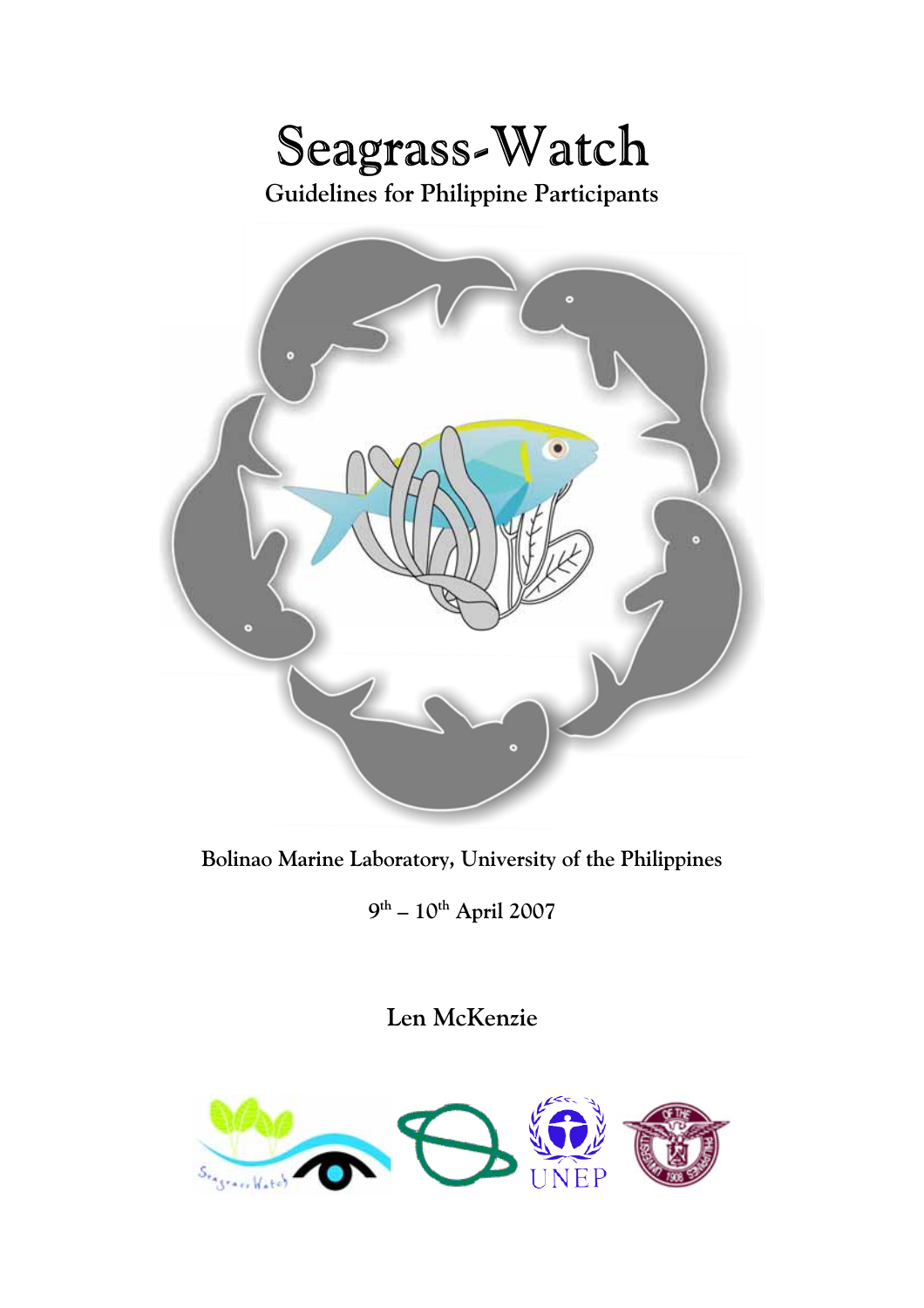#### ©Seagrass-Watch HQ, 2007

Copyright protects this publication. Except for purposes permitted by the Copyright Act, reproduction by whatever means is prohibited without the prior written permission of Seagrass-Watch HQ, Queensland.

#### *Disclaimer*

Information contained in this publication is provided as general advice only. For application to specific circumstances, professional advice should be sought.

Seagrass-Watch HQ has taken all reasonable steps to ensure the information contained in this publication is accurate at the time of the survey. Readers should ensure that they make appropriate enquires to determine whether new information is available on the particular subject matter.

The correct citation of this document is

*McKenzie, L.J. (2007). Seagrass-Watch: Guidelines for Philippine Participants. Proceedings of a training workshop, Bolinao Marine Laboratory, University of the Philippines, 9th – 10th April 2007 (DPI&F, Cairns). 36pp.* 

Produced by Seagrass-Watch HQ, QDPI&F

Northern Fisheries Centre, Cairns, 2007.

Enquires should be directed to: Len McKenzie Northern Fisheries Centre, PO Box 5396 Cairns, QLD 4870 Australia hq@seagrasswatch.org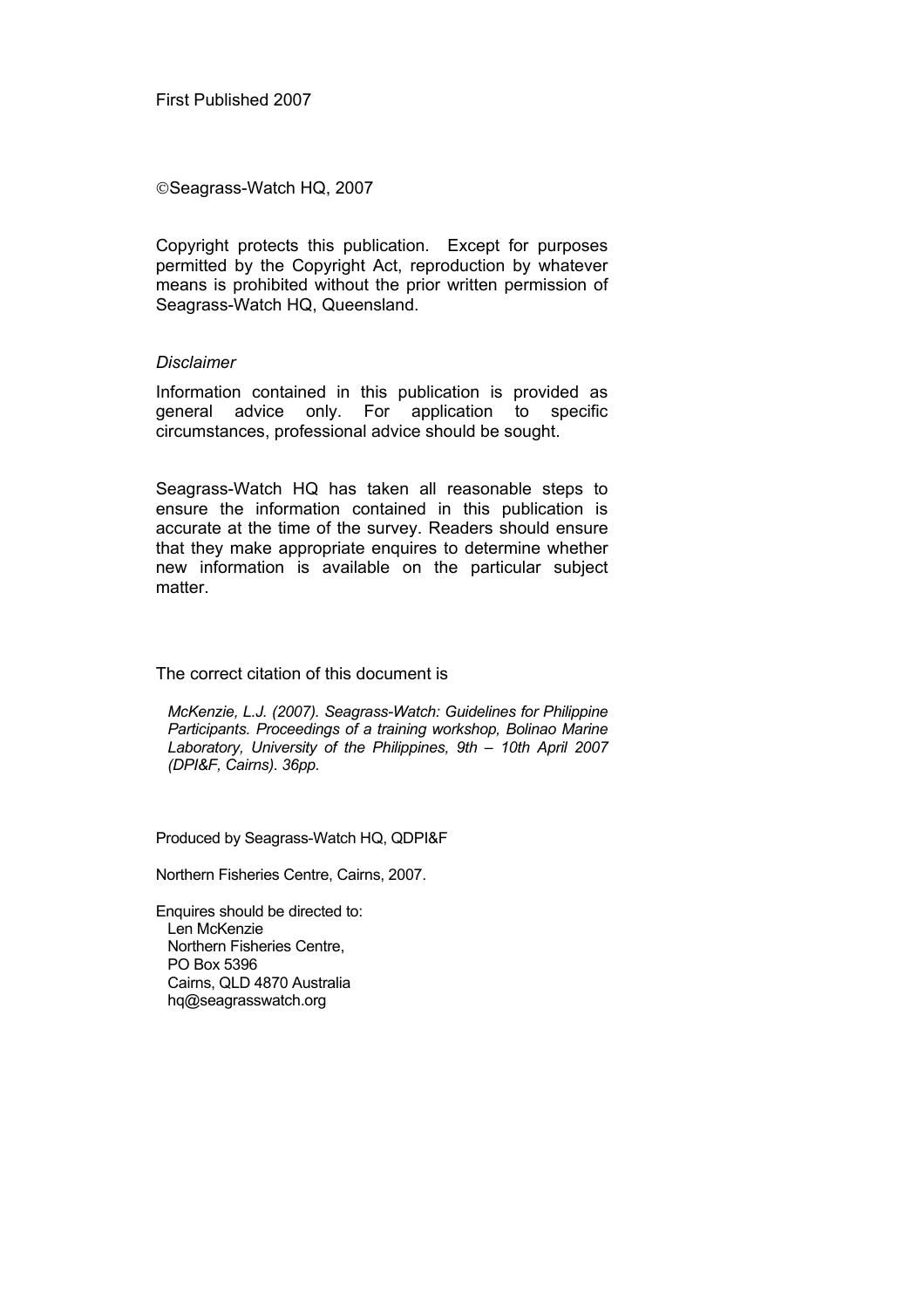# Overview

Seagrass-Watch is the largest scientific, non-destructive, seagrass assessment and monitoring program in the world.

Often governments are unable to protect and conserve seagrass meadows without the assistance of local communities (e.g., local residents, schools, tertiary institutions, nongovernment organisations). Seagrass-Watch is a monitoring program that brings citizens and governments together for seagrass conservation. It identifies areas important for seagrass species diversity and conservation. The information collected can be used to assist the management of coastal environments and to prevent significant areas and species being lost.

Monitoring seagrass resources is important for two reasons: it is a valuable tool for improving management practices; and it allows us to know whether resource status and condition is stable, improving or declining. Successful management of coastal environments (including seagrass resources) requires regular monitoring of the status and condition of natural resources.

Early detection of change allows coastal management agencies to adjust their management practices and/or take remedial action sooner for more successful results. Monitoring is important in improving our understanding of seagrass resources and to coastal management agencies for:

- *Exposing coastal environmental problems before they become intractable,*
- *Developing benchmarks against which performance and effectiveness can be measured,*
- *Identifying and prioritising future requirements and initiatives,*
- *Determining the effectiveness of management practices being applied,*
- *Maintaining consistent records so that comparisons can be made over time,*
- *Developing within the community a better understanding of coastal issues,*
- *Developing a better understanding of cause and effect in land/catchment management practices,*
- *Assisting education and training, and helping to develop links between local communities, schools and government agencies, and*
- *Assessing new management practices*

A rapid method for monitoring seagrass resources is used in the Seagrass-Watch program. Seagrass-Watch monitoring efforts are vital to assist with tracking global patterns in seagrass health, and assess the human impacts on seagrass meadows, which have the potential to destroy or degrade these coastal ecosystems and decrease their yield of natural resources. Responsive management based on adequate information will help to prevent any further significant areas and species being lost. To protect the valuable seagrass meadows along our coasts, everyone must work together.

The goals of the Seagrass-Watch program are:

- *To educate the wider community on the importance of seagrass resources*
- *To raise awareness of coastal management issues*
- *To build the capacity of local stakeholders in the use of standardised scientific methodologies*
- *To conduct long-term monitoring of seagrass & coastal habitat condition*
- *To provide an early warning system of coastal environment changes for management*
- *To support conservation measures which ensure the long-term resilience of seagrass ecosystems.*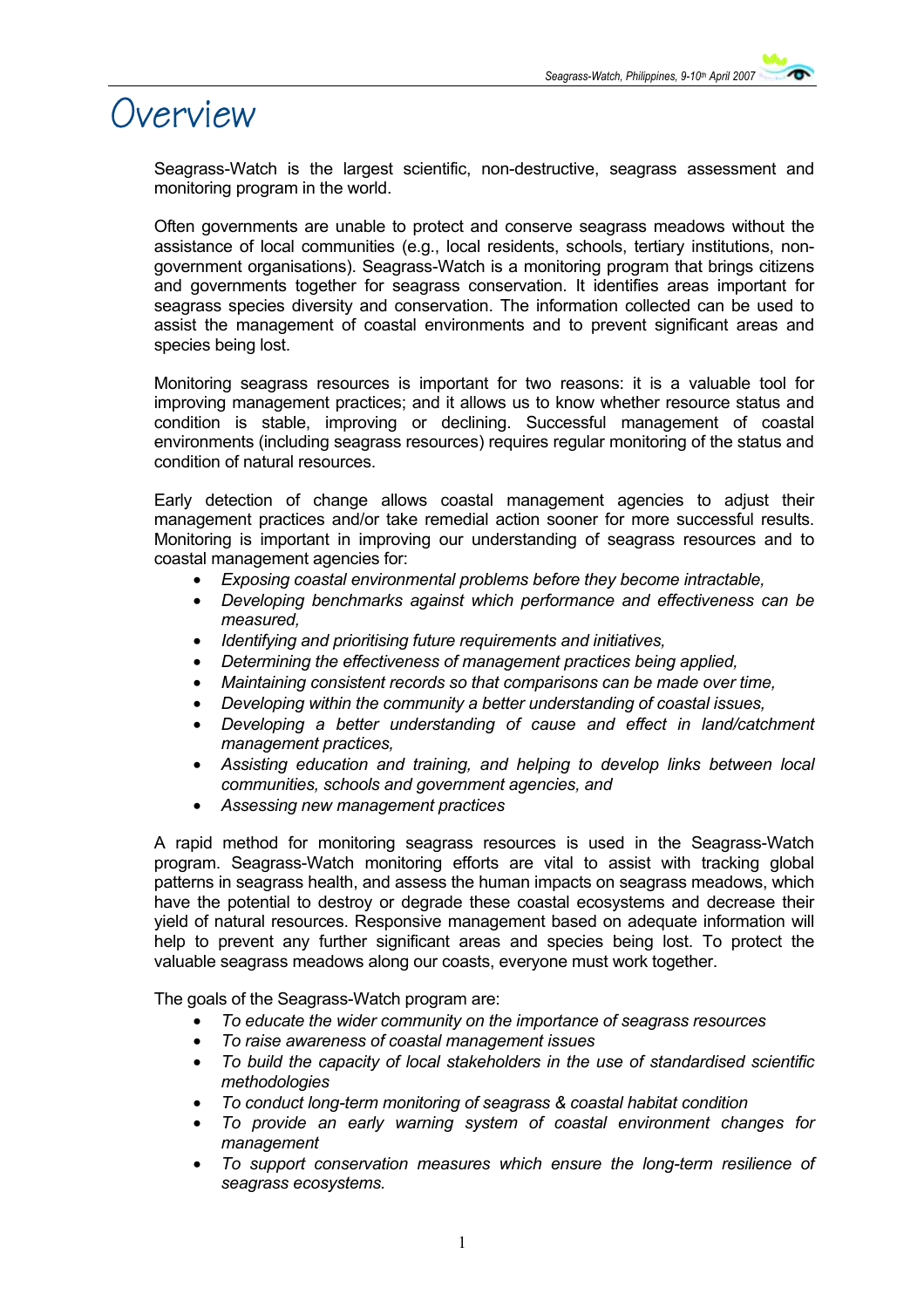This workshop is supported by UNEP/GEF South China Sea Project, Bolinao Seagrass Demonstration Site, the Marine Science Institute, College of Science, University of the Philippines, and Seagrass-Watch HQ. As part of this workshop we will

- *learn seagrass taxonomy*
- *discuss the present knowledge of seagrass ecology,*
- *discuss the threats to seagrasses*
- *learn Seagrass-Watch techniques for monitoring seagrass resources*
- *look at examples of how Seagrass-Watch assists with the management of impacts to seagrass resources and provides an understanding of their status and condition*
- *learn to use a Global Positioning System (GPS), and*
- *learn how to map a seagrass meadow.*

The following information is provided as a training guide and a reference for future Seagrass- Watch monitoring activities. For further information, please do not hesitate to contact us at

## **Seagrass-Watch HQ**

Northern Fisheries Centre Queensland Department of Primary Industries & Fisheries PO Box 5396 Cairns QLD 4870 AUSTRALIA Telephone (07) 4035 0131 Fax (07) 4035 4664 E-mail hq@seagrasswatch.org

*or visit* 

#### **www.seagrasswatch.org**



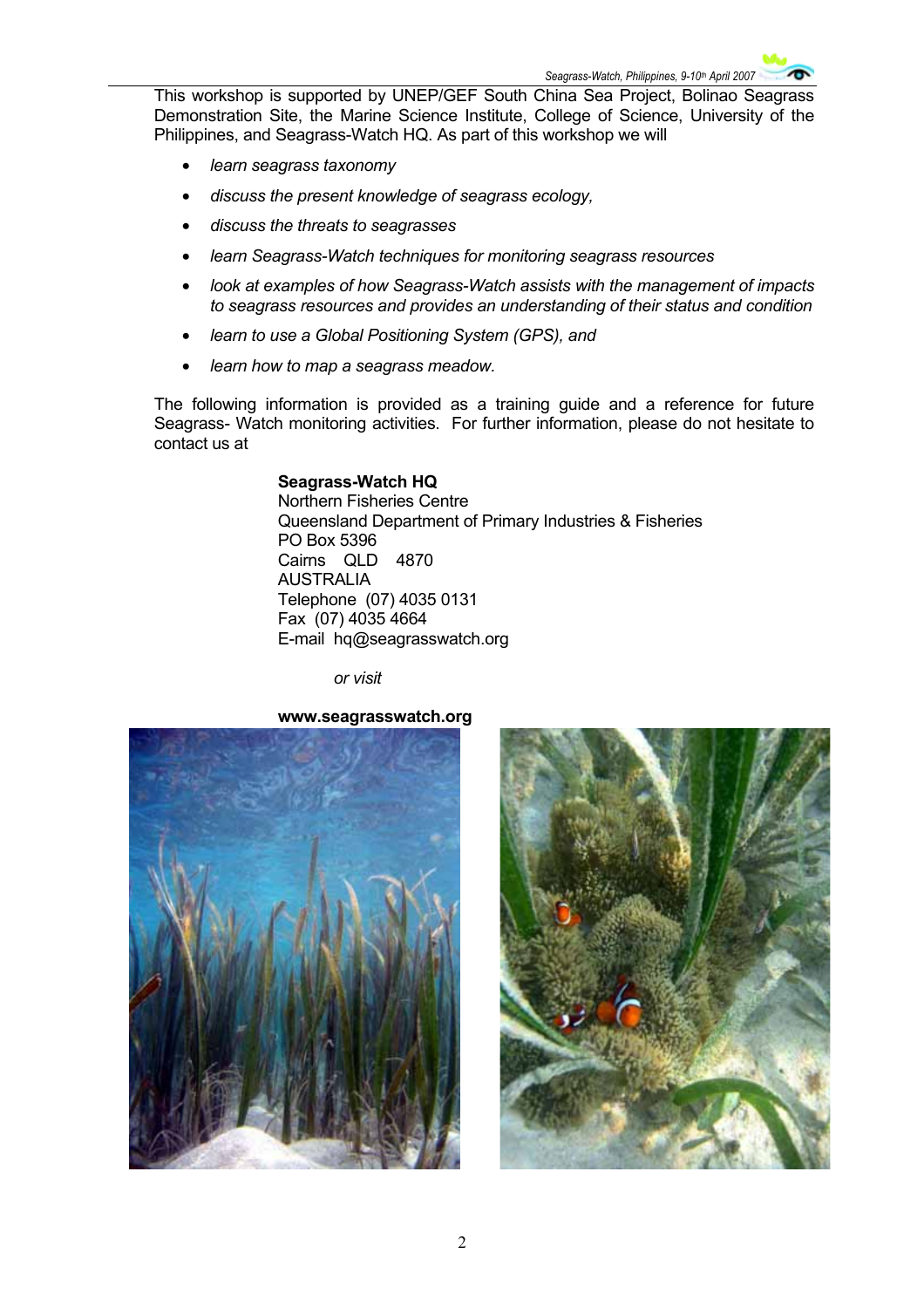# Workshop leaders



## **Len McKenzie**

Len is a Principal Scientist with the Queensland Department of Primary Industries & Fisheries and Seagrass-Watch Program Leader. He is also chief investigator for the MTSRF task on the condition, trend and risk in coastal seagrass habitats, task leader of the Great Barrier Reef Marine Monitoring Programme - Seagrass Monitoring and project leader for a series of projects involving the assessment and sustainable use of coastal fisheries habitat. Len has 19 years experience as a research scientist on seagrass ecology, assessment and fisheries habitats. This includes experience within Australia and overseas in seagrass research, resource mapping/ assessment and biodiversity. He has provided information on seagrass communities that has been vital in management of seagrass resources of the Great Barrier Reef and also at the state, national and international levels. He has also advised on fisheries and coastal resourceuse issues for managers, fishing organisations, conservation and community groups. Len is also the Secretary of the World Seagrass Association.

#### *Current Projects*

- Seagrass-Watch
- Status and mapping of seagrass resources in Queensland
- Assessment of primary and secondary productivity of tropical seagrass ecosystems
- Investigations on the macrofauna associated with seagrass meadows
- Great Barrier Reef Water Quality Protection Plan marine monitoring program: seagrass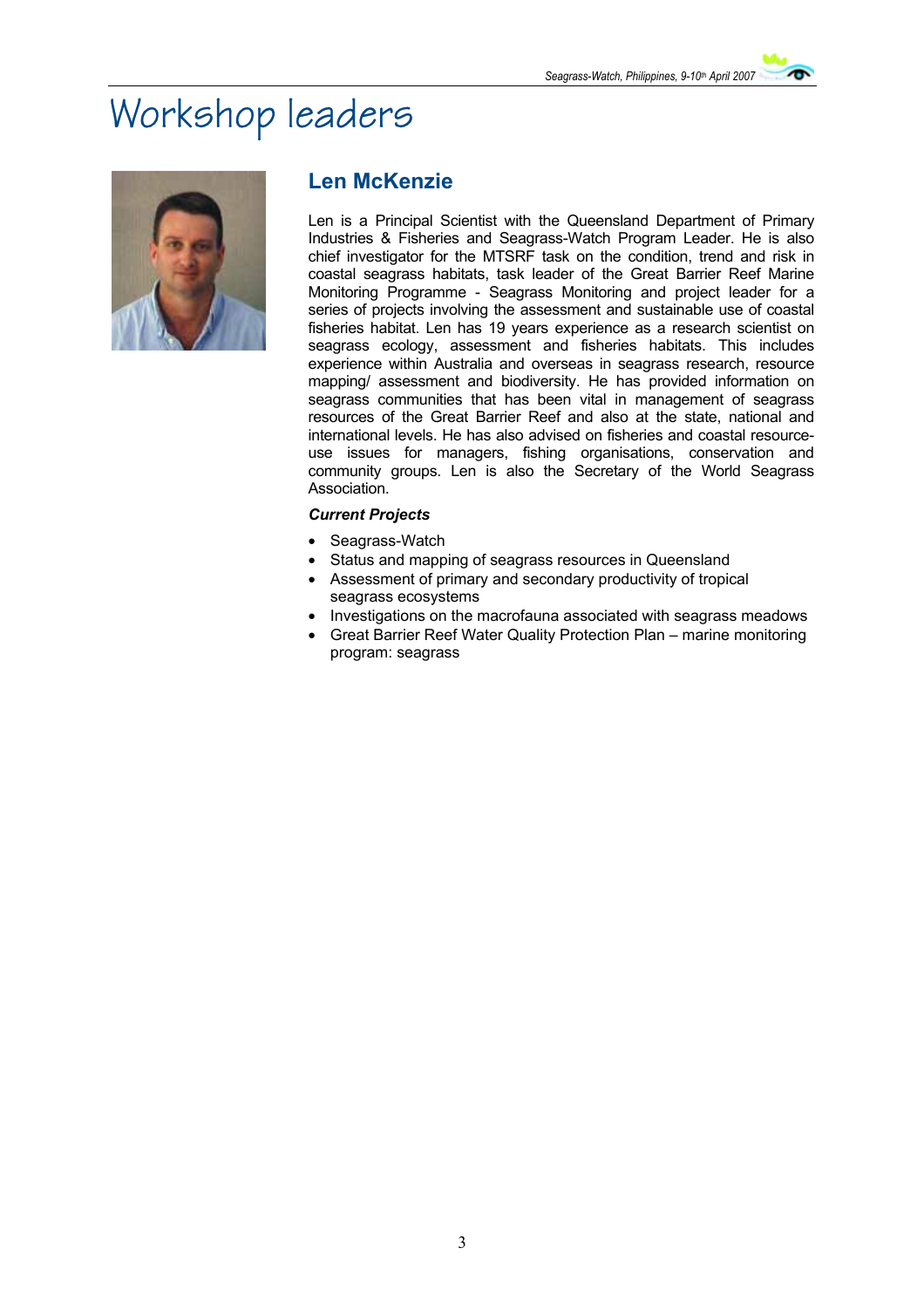# Agenda

|           | Monday 09th April 2007                              |                                                                       |
|-----------|-----------------------------------------------------|-----------------------------------------------------------------------|
| Morning   | Welcome & Introduction – Tutu Almonte & Mike Fortes |                                                                       |
|           | $910 - 940$                                         | Presentation 1: Seagrass Biology & Identification                     |
|           | 940 - 1015                                          | <b>Field &amp; Laboratory exercise:</b>                               |
|           |                                                     | Seagrass Identification & how to prepare a seagrass press<br>specimen |
|           | 1015 - 1030                                         | Morning Tea                                                           |
|           | 1100 - 1145                                         | Presentation 2: Seagrass Ecology and Threats                          |
|           | 1145 - 1200                                         | Presentation 3: Seagrass monitoring                                   |
| Afternoon | 1200 - 1300                                         | Presentation 4: Seagrass-Watch                                        |
|           | 1300 - 1500                                         | Lunch                                                                 |
|           | 1500 - 1520                                         | Presentation 5: Seagrass Mapping Pt 1                                 |
|           | 1520 - 1545                                         | Presentation 6: Global Position Systems                               |
|           | 1545 - 1600                                         | Afternoon Tea                                                         |
|           | 1600 - 1640                                         | Field exercise:                                                       |
|           |                                                     | Using a GPS - Easter egg hunt                                         |
|           | 1640 - 1700                                         | Presentation 7: Seagrass Mapping Pt 2                                 |

# **Tuesday 10th April 2007**

| Morning   | $0800 - 1200$ | Field exercise:                                  |
|-----------|---------------|--------------------------------------------------|
|           |               | Seagrass-Watch monitoring                        |
|           |               | What to bring:                                   |
|           |               | hat, sunscreen (Slip! Slop! Slap!)<br>٠          |
|           |               | dive booties or old shoes that can get wet<br>٠  |
|           |               | drink/refreshments<br>$\bullet$                  |
|           |               | polaroid sunglasses (not essential)<br>$\bullet$ |
|           |               | enthusiasm                                       |
| Afternoon | 1200 - 1300   | Lunch                                            |
|           | 1300 - 1430   | Field exercise:                                  |
|           |               | Mapping a seagrass meadow                        |
|           | 1530 - 1700   | Wrap-up & farewell                               |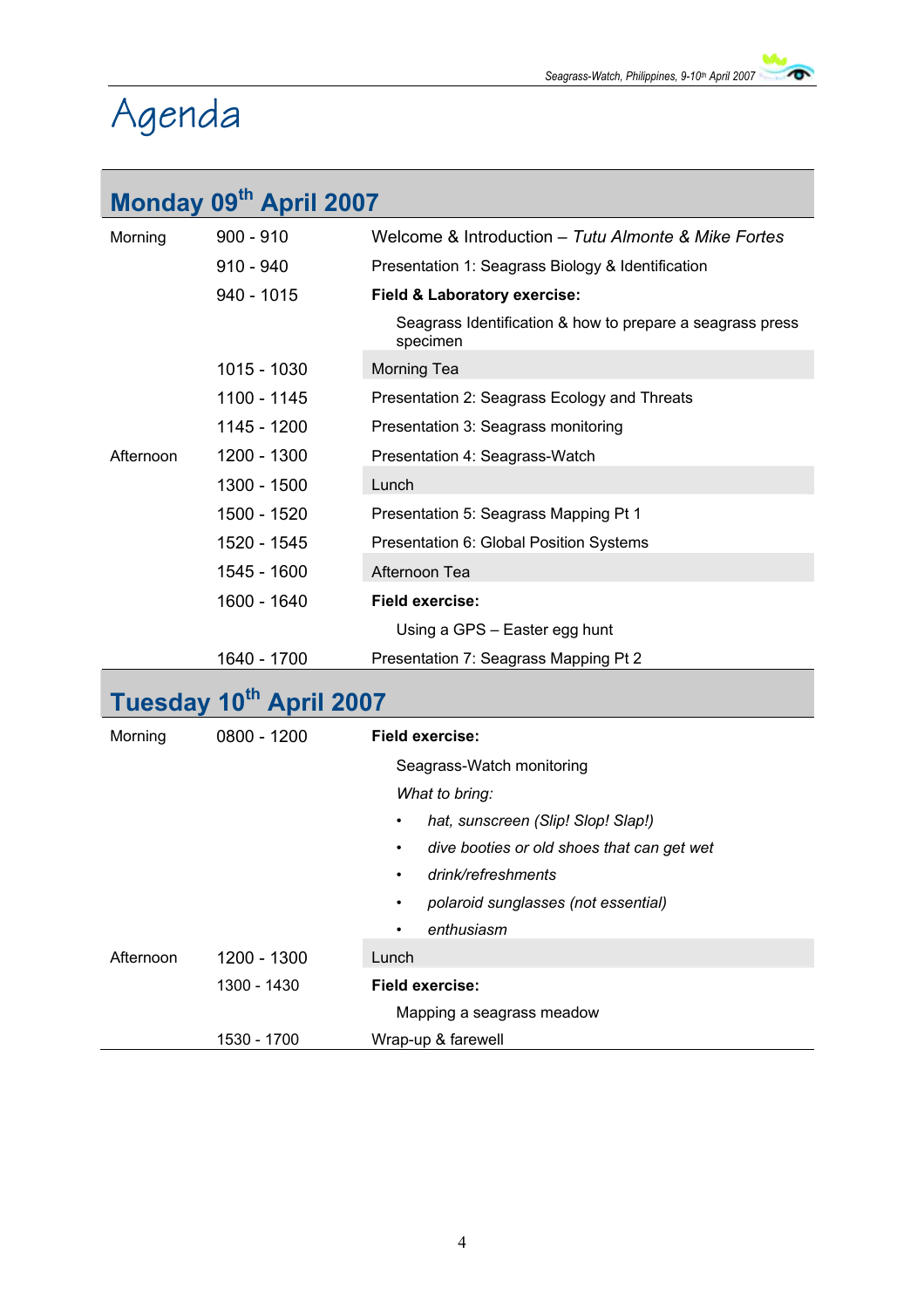# Background

Seagrasses are specialised marine flowering plants that have adapted to the nearshore environment of most of the world's continents. Most are entirely marine although some species cannot reproduce unless emergent at low tide. Some seagrasses can survive in a range of conditions encompassing fresh water, estuarine, marine, or hypersaline. There are relatively few species globally (about 60) and these are grouped into just 13 Genera and 5 Families.



*Composite illustration demonstrating morphological features used to distinguish main seagrass taxonomic groups. from Lanyon (1986)* 

Various common names are applied to seagrass species, such as turtle grass, eelgrass, tape grass, spoon grass and shoal grass. These names are not consistently applied among countries. Coastal communities would almost certainly recognise the term "dugong grass" as referring to the shallow subtidal and intertidal seagrasses.

There is now a broad understanding of the range of species and seagrass habitats. Areas less well known include the southeast Pacific reefs and islands, South America, the southern Atlantic, the Indian Ocean islands, the west African coast, and Antarctica. Shallow sub-tidal and intertidal species distributions are better recorded than seagrasses in water greater than 10 m below MSL. Surveying deeper water seagrass is time consuming and expensive and it is likely that areas of deepwater seagrass are still to be located.

A number of general parameters are critical to whether seagrass will occur along any stretch of coastline. These include physical parameters that regulate the physiological activity of seagrasses (temperature, salinity, waves, currents, depth, substrate and day length), natural phenomena that limit the photosynthetic activity of the plants (light, nutrients, epiphytes and diseases), and anthropogenic inputs that inhibit the access to available plant resources (nutrient and sediment loading). Various combinations of these parameters will permit, encourage or eliminate seagrass from a specific location.

Tropical seagrasses occupy a variety of coastal habitats. Tropical seagrass meadows typically occur in most shallow, sheltered soft-bottomed marine coastlines and estuaries. These meadows may be monospecific or may consist of multispecies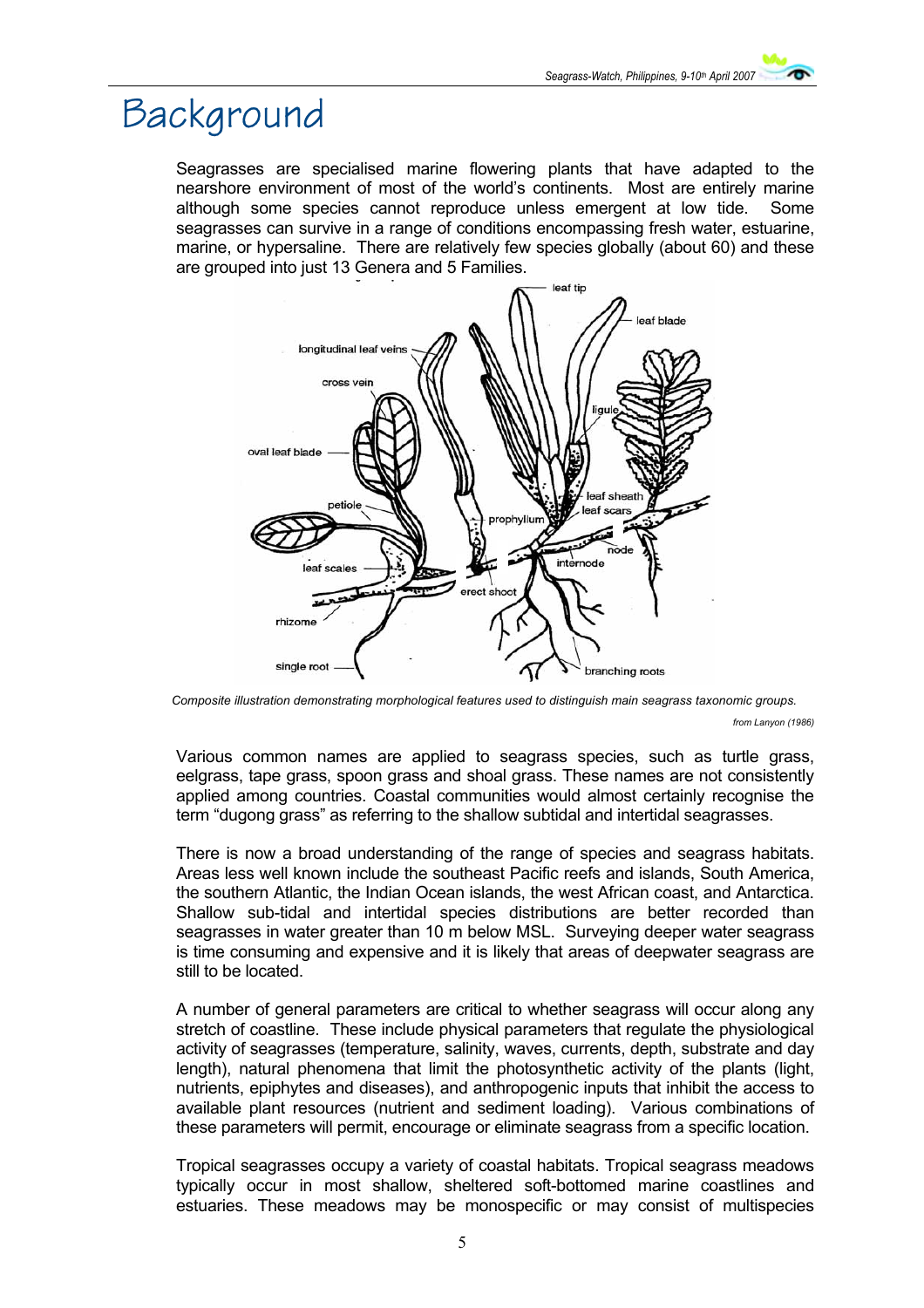communities, sometimes with up to 12 species present within one location. The stresses and limitations to seagrasses in the tropics are generally different than in temperate or subarctic regions. Temperature related impacts most often result from high water temperatures or overexposure to warm air; osmotic impacts result from hypersalinity due to evaporation; radiation impacts result from high irradiance and UV exposure.

The depth range of seagrass is most likely to be controlled at its deepest edge by the availability of light for photosynthesis. Exposure at low tide, wave action and associated turbidity and low salinity from fresh water inflow determines seagrass species survival at the shallow edge. Seagrasses survive in the intertidal zone especially in sites sheltered from wave action or where there is entrapment of water at low tide, (e.g., reef platforms and tide pools), protecting the seagrasses from exposure (to heat, drying or freezing) at low tide.

*Tropical seagrasses are important in their interactions with mangroves and coral reefs. All these systems exert a stabilizing effect on the environment, resulting in important physical and biological support for the other communities (Amesbury and Francis 1988).* 

*Barrier reefs protect coastlines, and the lagoon formed between the reef and the mainland is protected from waves, allowing mangrove and seagrass communities to develop. Seagrasses trap sediment and slow water movement, causing suspended sediment to fall out. This trapping of sediment benefits coral by reducing sediment loads in the water.* 

*Mangroves trap sediment from the land, reducing the chance of seagrasses and corals being smothered. Sediment banks accumulated by seagrasses may eventually form substrate that can be colonized by mangroves. All three communities trap and hold nutrients from being dispersed and lost into the surrounding oceanic waters.*

The habitat complexity within seagrass meadows enhances the diversity and abundance of animals. Seagrasses on reef flats and near estuaries are also nutrient sinks, buffering or filtering nutrient and chemical inputs to the marine environment. The high primary production rates of seagrasses are closely linked to the high production rates of associated fisheries. These plants support numerous herbivore- and detritivore-based food chains, and are considered as very productive pastures of the sea. The associated economic values of seagrass meadows are very large, although not always easy to quantify.

Tropical seagrass meadows vary seasonally and between years, and the potential for widespread seagrass loss has been well documented (Short and Wyllie-Echeverria 1996). The causes of loss can be natural such as cyclones and floods, or due to human influences such as dredging, agricultural runoff, industrial runoff or oil spills.

Loss of seagrasses has been reported from most parts of the world, sometimes from natural causes, e.g., high energy storms, or "wasting disease". More commonly, loss has resulted from human activities, e.g., as a consequence of eutrophication or land reclamation and changes in land use. Anthropogenic impacts on seagrass meadows are continuing to destroy or degrade these coastal ecosystems and decrease their yield of natural resources.

It is important to document seagrass species diversity and distribution and identify areas requiring conservation measures before significant areas and species are lost. Determining the extent of seagrass areas and the ecosystem values of seagrasses is now possible on a local scale for use by coastal zone managers to aid planning and development decisions. Knowledge of regional and global seagrass distributions are still too limited and general for broad scale protection and management. Such information is needed to minimize future impacts on seagrass habitat worldwide. With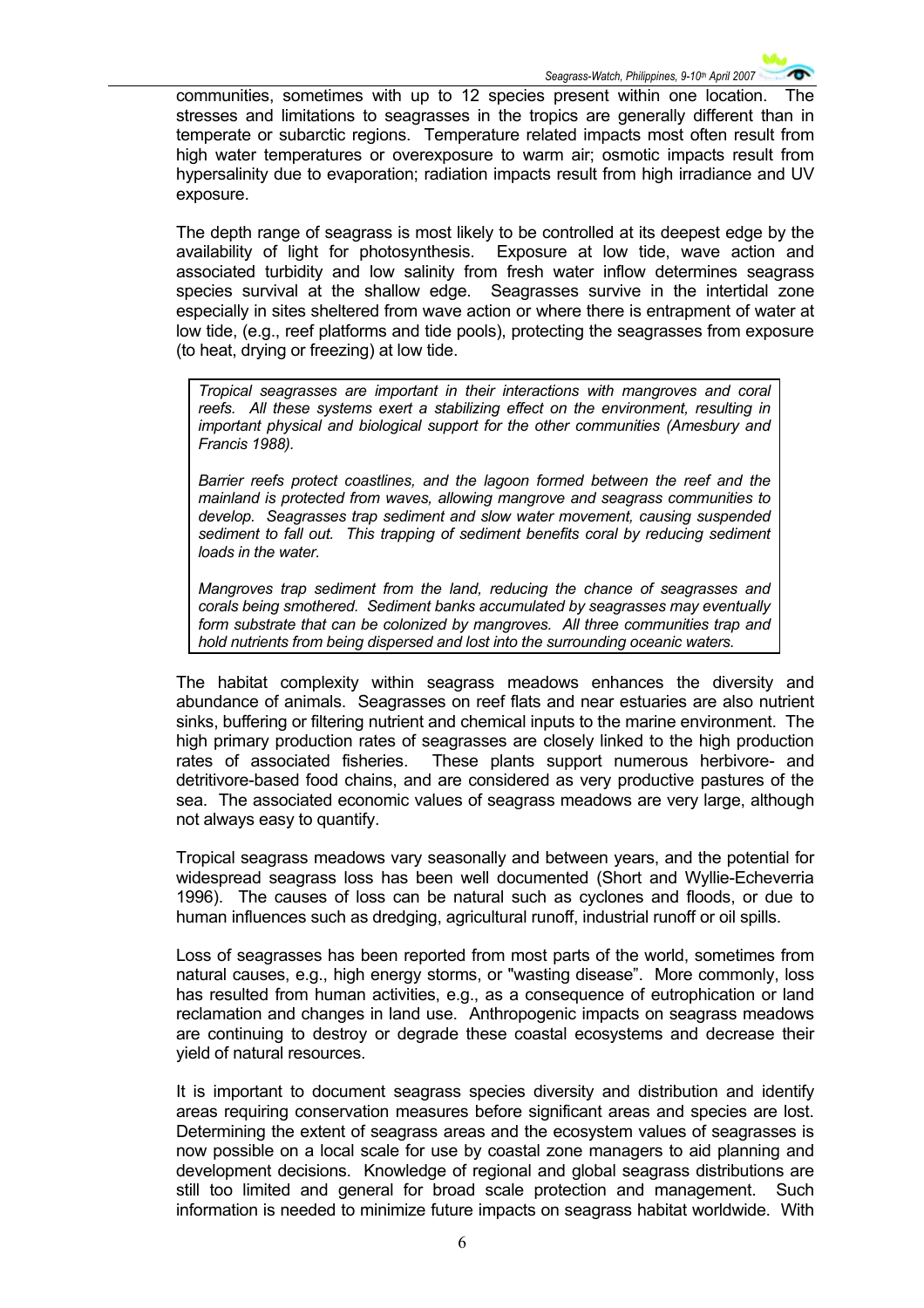

global electronic communication it is now possible to begin the process of assembling both formally published and unpublished notes on the distribution of the world's seagrasses with the eventual aim of providing a global "report card" on the distribution and status of seagrass.

With well-recorded events of seagrass loss from many coastal environments it is important to map and record the distribution of not only the location of existing seagrass but also areas of potential seagrass habitat. Such areas are generally shallow, sheltered coastal waters with suitable bottom type and other environmental conditions for seagrass growth. Potential habitat may include areas where seagrass was known to grow at some time in the past but from which it has recently been eliminated.

Spatial and temporal changes in seagrass abundance and species composition must be measured and interpreted with respect to prevailing environmental conditions. These may need to be measured seasonally, monthly, or weekly, depending on the nature of their variability, and the aims of the study. Physical parameters important to seagrass growth and survival include light (turbidity, depth), sediment type and chemistry, and nutrient levels. Detailed studies of changes in community structure of seagrass communities are essential to understand the role of these communities and the effects of disturbance on their composition, structure and rate of recovery.

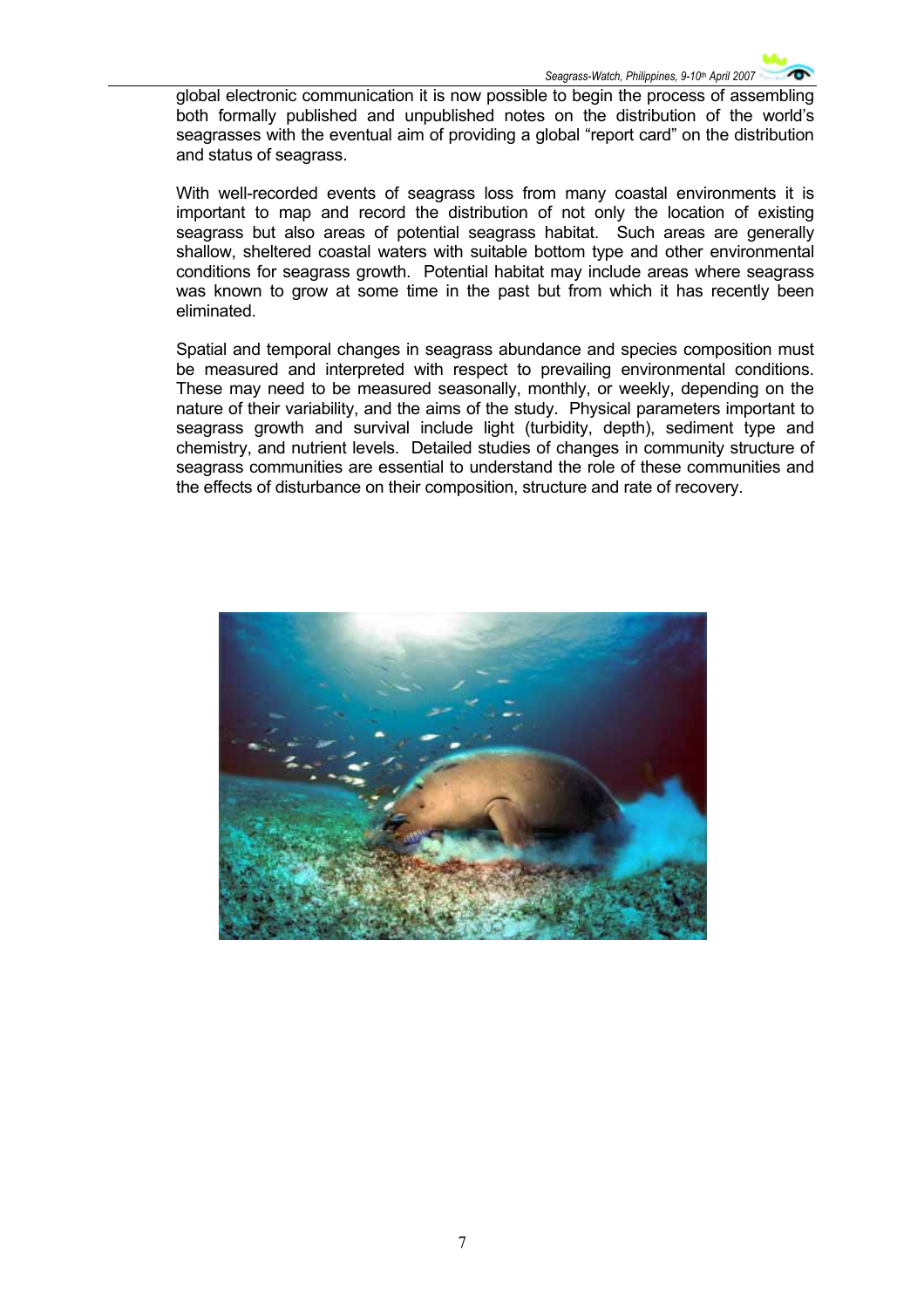| Notes: |
|--------|
|        |
|        |
|        |
|        |
|        |
|        |
|        |
|        |
|        |
|        |
|        |
|        |
|        |
|        |
|        |
|        |
|        |
|        |
|        |
| .      |
|        |
|        |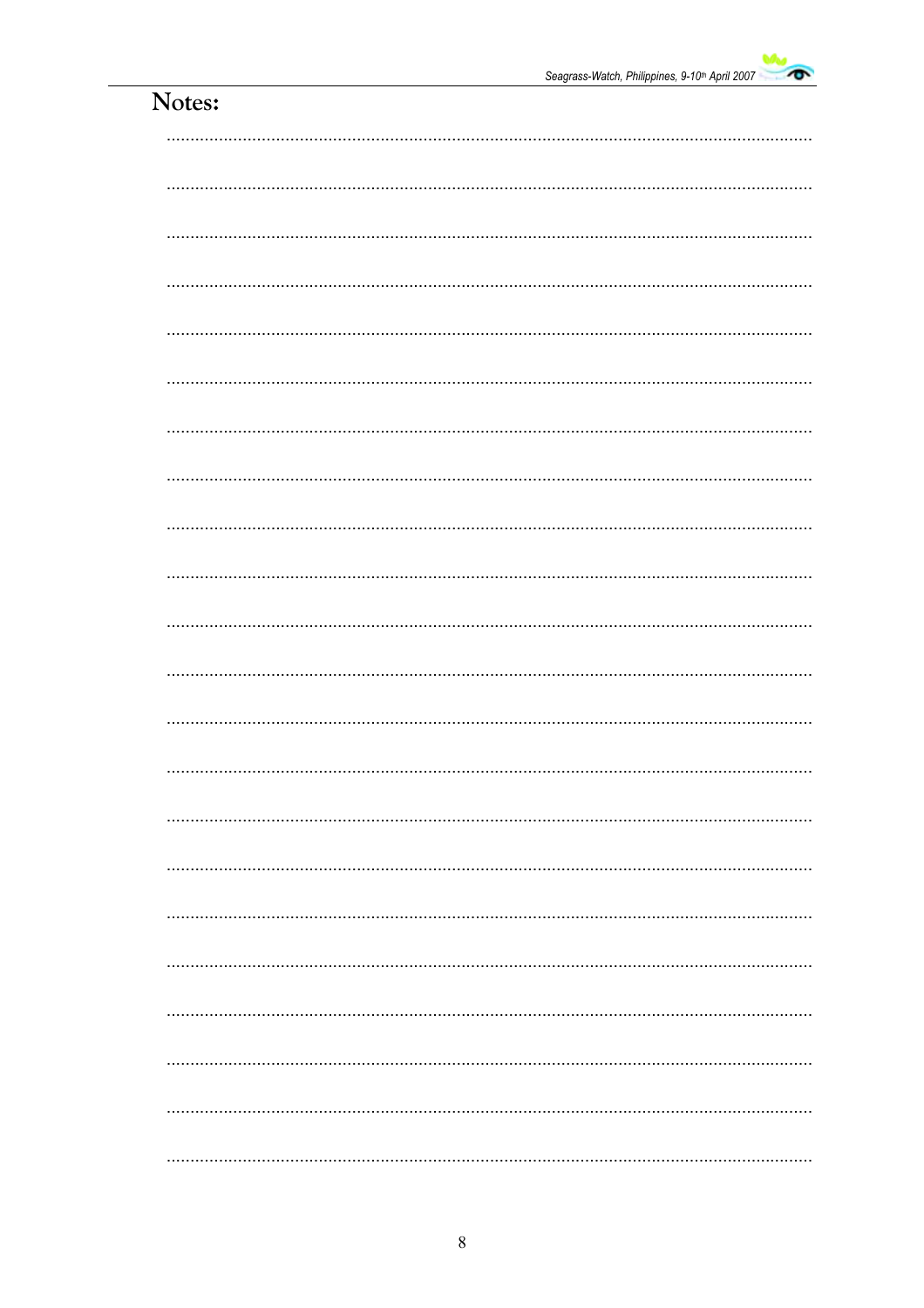# Seagrasses of the Philippines

Seagrasses are a prominent component of Philippine coastal ecosystems (Fortes, 1995), where they sustain high primary production (Vermaat *et al*., 1995; Agawin *et al*., 1996) and provide habitat and food for economically important species (Fortes, 1995). The seagrasses of the Philippines are also important food for marine green turtles and dugongs.

The seagrass flora of Philippines is characterized by a high species richness and mixed meadows are common (Tomasko *et al*., 1993; Vermaat *et al*., 1995). There are 13 seagrass species found in the country, *Cymodocea rotundata, Cymodocea serrulata, Enhalus acoroides, Halodule pinifolia, Halodule uninervis, Halophila beccarii, Halophila decipiens, Halophila minor/ovata, Halophila ovalis, Halophila spinulosa, Syringodium isoetifolium, Thalassodendron ciliatum* and *Thalassia hemprichii*  (Spalding 2000). These species present contrasting growth forms and growth capacities, from the small, fast-growing *Halophila* species to the large *E. acoroides*. The contrasting growth strategies have been postulated to confer on them differential capacities to survive disturbance (Terrados *et al*., 1998). Large shoots (*E. acoroides*) or fast vertical growth (*C. serrulata*) may allow the plants to get closer to the water surface thereby overcoming light reduction or enhanced sedimentation under high suspended silt loads (Terrados *et al*., 1998). Conversely, species with slow growth (*T. hemprichii*), will be more sensitive to environmental deterioration (Terrados *et al*., 1998).

The contrasting sizes and growth strategies of SE Asian seagrasses suggest that these species respond differently to the same environmental forcing. Such speciesspecific responses have been documented for *E. acoroides*, *Thalassia hemprichii* and C*ymodocea rotundata*, three co-occurring seagrass species, which responded differently to nutrient enrichment (Agawin *et al*., 1996), disturbance (Vermaat *et al*., 1997; Duarte *et al*., 1997a), and the elimination of neighbour species (Duarte *et al*., 2000). Additionally, differences in pigment content and thickness of photosynthetic tissues explain most part of the variance in light harvesting (Agustı *et al*., 1994), photosynthetic performance (Enrıquez *et al*., 1995), and maximum growth rates (Nielsen *et al*., 1996) among aquatic macrophytes. Hence, temporal patterns in photosynthetic performance, biomass and growth rates might be strongly speciesspecific in mixed seagrass meadows in Southeast Asia.

There is some confusion regarding the distribution of seagrass in the Philippines. Some estimate only 975  $km^2$ , however others based on remote sensing estimate approximately 22,000 km<sup>2</sup> (Mike Fortes, Pers. Comm). Nevertheless, mapping of seagrass distribution is limited and ad-hoc.

In the Philippines, *Enhalus* is one of the most prominent seagrass species in mixed seagrass beds (Vermaat *et al*., 1995). In the reef flats off Cape Bolinao, this species is able to colonize various habitat types (Vermaat *et al*., 1995; Rollón *et al*., 1998): muddy to coarse sandy substratum, turbid to clear waters and splash zones above zero datum to ca. 3m depth. Across this range in environmental conditions, *Enhalus* shoots differ in morphology, biomass and density (Rollón, 1998). Flowering occurrs year-round, but the intensity varies temporally and correlates with mean water temperature (Rollon *et al*., 2003b). Spatially, differences in flowering intensity correlated with available light as affected by turbidity and water depth. Exposure duration of female flowers to air seems to be crucial for pollination and subsequent seed setting, resulting in higher numbers of fruits in shallower sites. Based on reconstruction techniques (Duarte *et al*., 1994), Duarte *et al*., (1997) estimated that at Cape Bolinao, *Enhalus* produces 2.8 flowers per shoot per year on average and allocates up to 20% of its aboveground production to flowering and fruiting. Contrary to most seagrass species, *E. acoroides*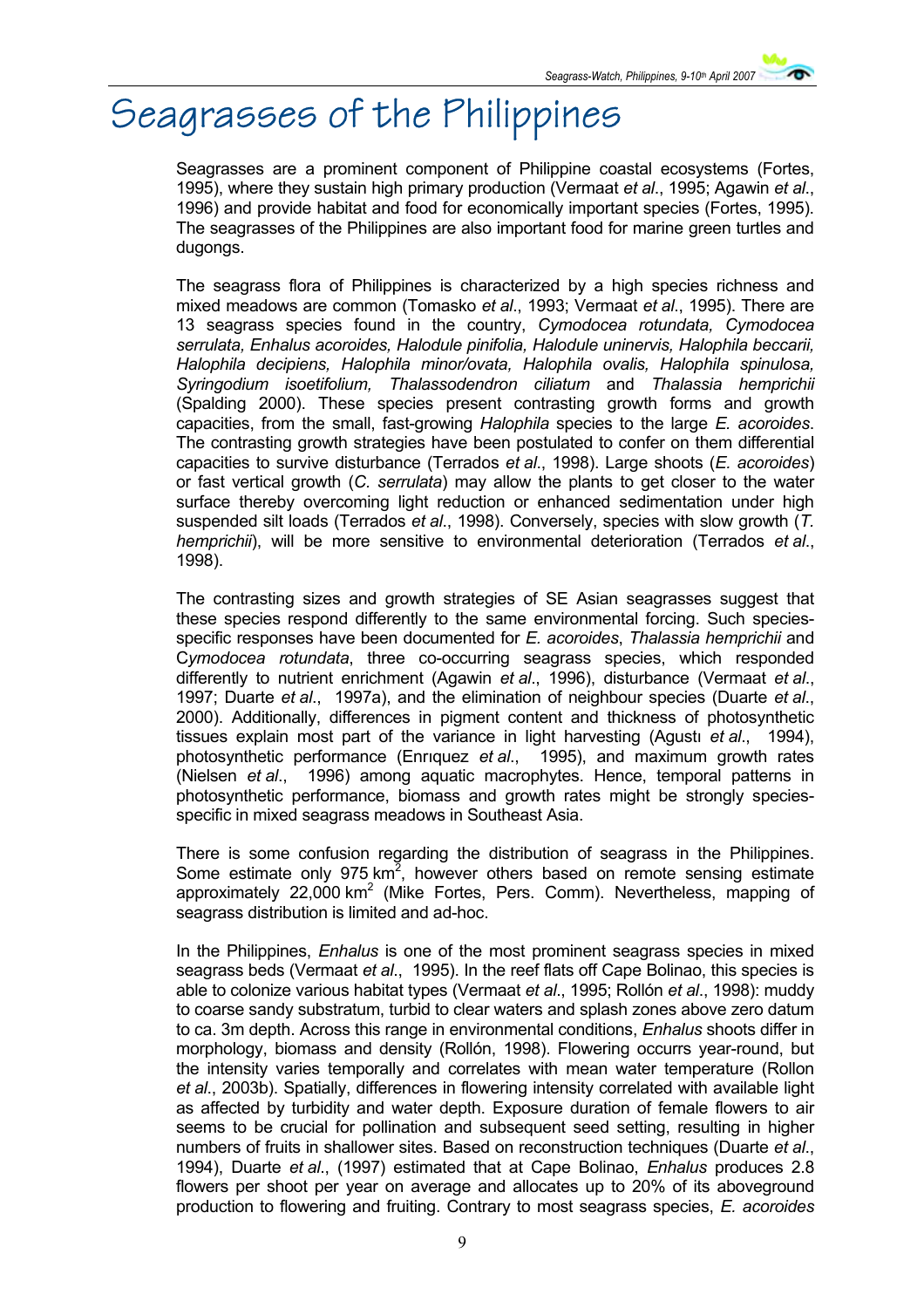*Seagrass-Watch, Philippines, 9-10th April 2007* 

invests substantial resources in reproduction (Duarte *et al*., 1997: 20% of annual aboveground productivity), and pollination occurs at the water surface. The length of the female peduncle limits successful pollination to low tide depths shallower than ca. 0.5 m. Vegetatively, the species occurs substantially deeper (Rollon, 1998). Rhizome branching frequency and longevity of shoots and rhizomes give rise to a patchy distribution of clonal fragments, with the gaps filled by other seagrasses, macroalgae or bare sediment. It has been suggested that production of gas bubbles in photosynthesis plays a key role in the release of male flowers, rather than the generally accepted belief that release of male flowers is a result of low spring tidal level. Allocation of biomass and nutrients (N, P) over various plant components suggests that sexual reproduction involves high cost in E. acoroides (Rollon *et al*., 2003b).

Similar to other tropical seagrasses, *Enhalus acoroides* in Cape Bolinao are limited by the availability of nitrogen (Terrados *et al*., 1999). The extent of nutrient limitation of *E. acoroides* is high variability both in space and time.

The other prominent seagrass species in Bolinao is *Thalassia hemprichii.* However, no persistent seed bank has been reported to be the present (Rollon *et al*., 2003a). The survival of buried seeds was assessed experimentally since such a capacity is a prerequisite for the formation of seed bank. Rollon *et al*. (2003a) found a rapid germination of non-dormant seeds and development into seedlings. Such seedlings could not survive under buried conditions (5 and 10 cm) for longer than a week.

One of the most significant threats to seagrasses in SE Asia and the Philippines includes increased siltation from deforestation (Fortes, 1988, 1995). Philippine seagrass species richness and community leaf biomass decline sharply when the silt and clay content of the sediment exceeds 15% (Terrados *et al.*, 1998). *Syringodium isoetifolium* and *Cymodocea rotundata* are generally only present in multispecific meadows, while *Enhalus acoroides* is the only species which can remain in heavily silted sediments. The following ranking of species sensitivity to siltation is (from the least to most sensitive): *S. isoetifolium → C. rotundata → Thalassia hemprichii → Cymodocea serrulata → Halodule uninervis → Halophila ovalis → Enhalus acoroides*. Positive correlations have been found between species richness and both community leaf biomass and the leaf biomass of individual seagrass species. The relationships between percent silt and clay in the sediment and seagrass community leaf biomass and species richness provides useful dose–response relationships which can be used to set allowable or threshold siltation loads in SE Asian coastal waters, and indicate that species loss from seagrass meadows is an early warning of detrimental siltation loads (Terrados *et al*., 1998).

Seagrass meadows in Bolinao and the Philippines are of significant importance to artisanal fisheries. One of the most important fishes includes the rabbitfish. Seagrass landscape patterns have been shown to influence fish abundance in Bolinao, but only in terms of continuity of vegetation (Salita *et al.,* 2003).

In the Philippines, production ecology of seagrasses (Estacion and Fortes, 1988, 1989) and seagrass epiphytes (Klumpp *et al.,* 1992 ) has been quantified. *Thalassia hemprichii* accounted for 80-93% of seagrass leaf biomass at Bolinao (Klumpp *et al.,* 1993). Growth rate of seagrass was 6.6 mm per shoot per day, or 2.3 mg AFDW per shoot per day. Production of seagrass leaves per unit area of seagrass bed varied with location from 870 to 1850 mg AFDW m<sup>-2</sup> day  $-1$ . Between 20 and 60% of the highly productive periphyton assemblage at Bolinao, is grazed by an epifaunal community dominated by gastropods (Klumpp *et al.,* 1992). Approximately 24% of annual seagrass production is grazed by urchins, but owing to large changes in urchin population structure and density, grazing impact is expected to vary from  $\leq 5\%$  to  $\geq$ 100% at different times of year.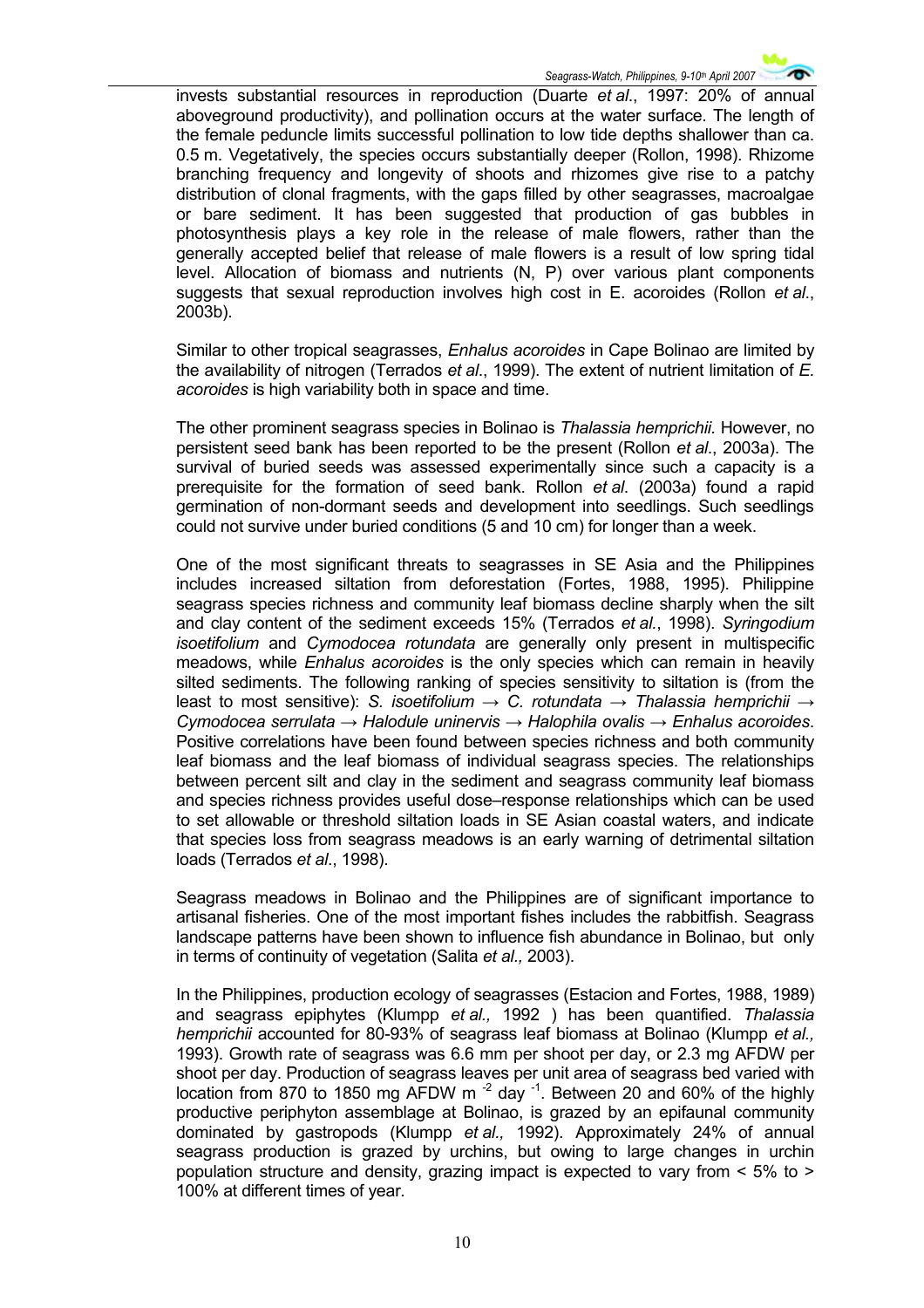# Bolinao, Philippines - Seagrass Demonstration Site UNEP/GEF South China Sea Project

The project recognises the ecological and economic roles of seagrasses in Bolinao, and that the maintenance of their ecology and integrity will, in both the long and short term contribute to uplifting the lives of the citizens of this municipality. It also recognises that sustained efforts in this direction should involve local participation and initiatives. The project aims to establish functional linkages between and among community groups, academic institutions, with local and national government support, so that the seagrass ecosystems that form the resource base of local livelihoods will be enhanced, protected and managed. In addition, it will preserve the biodiversity in the seagrass meadows, marine fauna and flora alike, restore the degraded areas, and reduced threats and provide preventive actions to these threats.

## **RATIONALE AND OBJECTIVES**

The seagrass meadows of Cape Bolinao form the base of fishery resources for 35 barangays (a Philippine political unit). The seagrass meadows of Bolinao are seriously threatened through the direct and indirect effects of human settlement and coastal development leading to intense pressure and anthropogenic disturbances to the said habitat.

There is real need to take initiatives to protect, conserve and maintain the resources. Seagrass meadows play a very important role in the community since many of their livelihoods rely heavily on the seagrass beds. At present, most people in the community understand that the existing resource provides their livelihood. But the importance of linkage of seagrass beds with the other two major components of the marine ecosystem, mangroves and coral reefs, is not seriously considered.

Experience from other community-based initiatives shows that self-management of local resources is sustained and effective if user-communities take on ownership of management activities.

The objectives of the project are:

- To enhance resource management, particularly for seagrasses based on comprehensive data and information;
- To intensify and increase public awareness through information, education and communication campaign;
- To strengthen stakeholders' capacity in management of resources; and
- To design and implement alternative/supplemental livelihood program.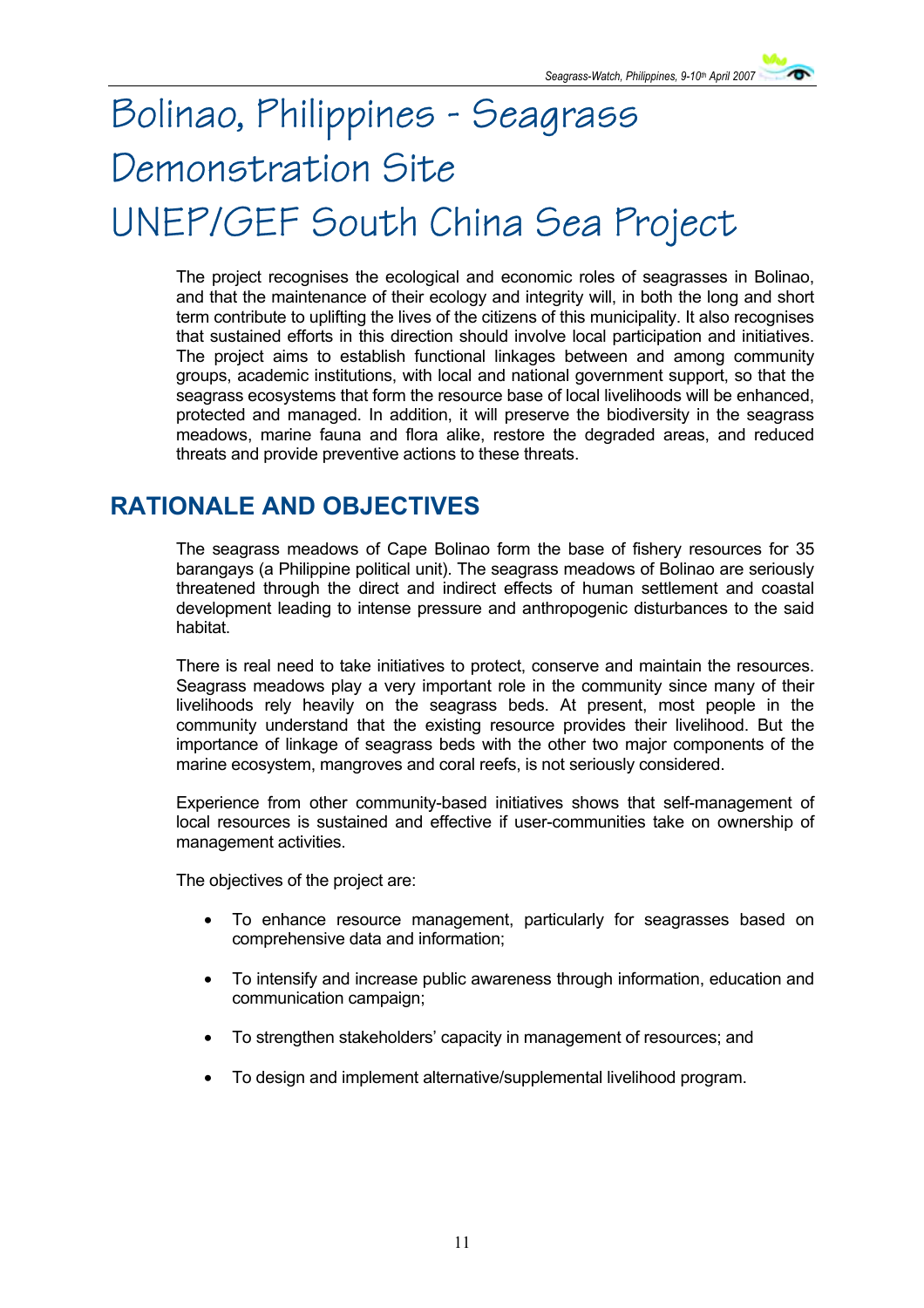## **OUTCOMES**

With the implementation of the seagrass demonstration site in Bolinao, the following management outcomes are expected:

- A functional linkage among stakeholders;
- Increased public awareness;
- Strengthened capacity building among stakeholders;
- Improved legislation and enforcement practices from project recommendations
- Community establishment of protected sites;
- Sustained monitoring through Seagrass-Watch;
- Improved seagrass cover and maintenance of biodiversity;
- Developed and improved livelihood skills of coastal communities to protect and manage seagrass and related reef resources.

For more information, please contact Demonstration Site Manager Ms. Tutu B. Almonte City Agriculture Office Puerto Princesa City Palawan, Philippines Fax: (63 48) 433 2106 E-mail: tutualmonte@yahoo.com

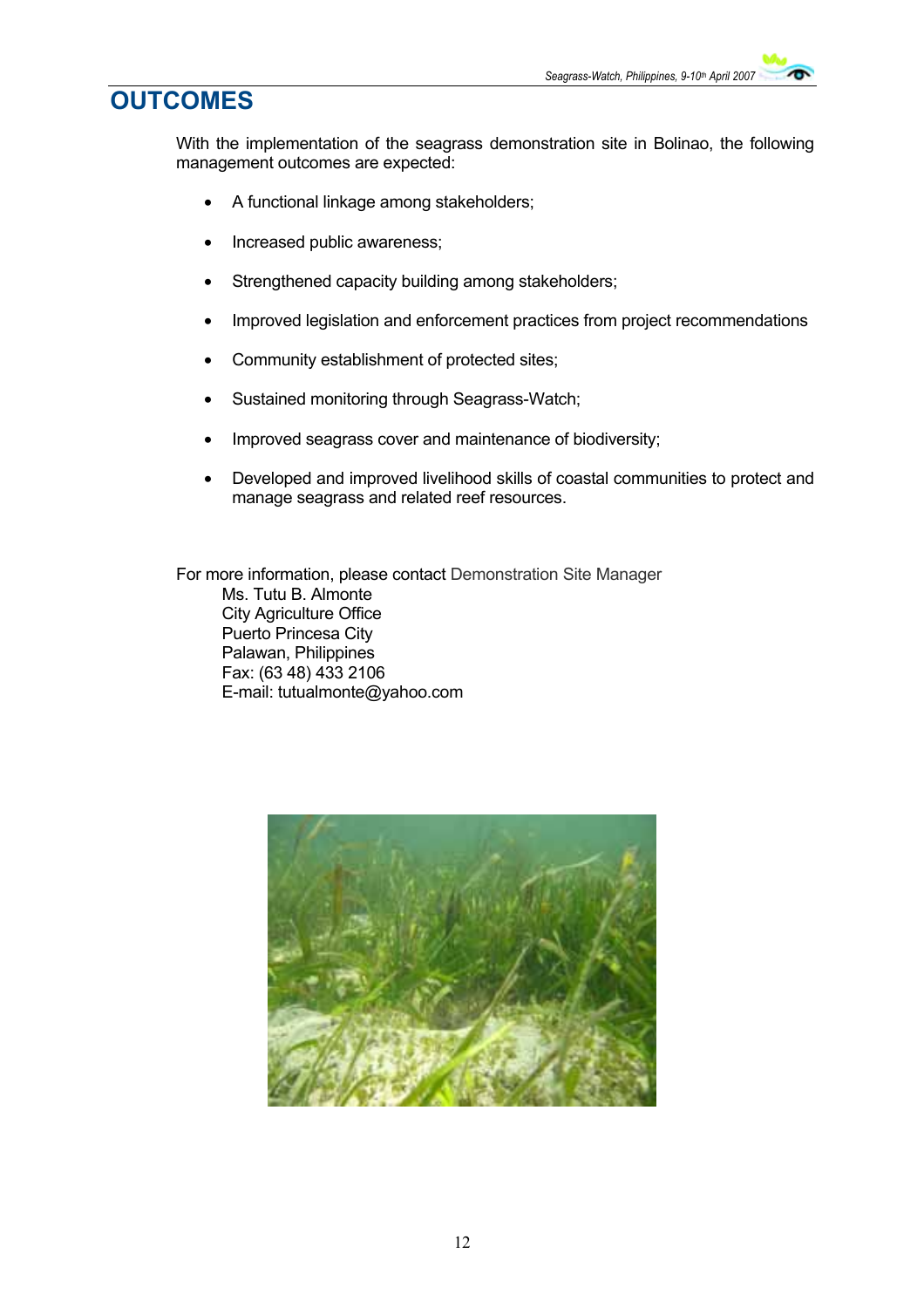# A guide to the identification of western Pacific Seagrasses

*Ad*apted from *Waycott, M, McMahon, K, Mellors, J., Calladine, A., and Kleine, D (2004) A guide to tropical seagrasses in the Indo-West Pacific. (James Cook University Townsville) 72pp.* 

### **Leaves cylindrical**  *Syringodium isoetifolium* • Leaf tip pointed • Leaves contain air cavities • Inflorescence a "cyme" cylindrical **Leaves oval to oblong obvious vertical stem with more than 2 leaves** *Halophila spinulosa*  • leaves arranged opposite in pairs leaf margin serrated oval to oblong *Halophila beccarii*  • leaves arranged in clusters of 5- **Inish Teast** vertical - leaf scar 10, at a node on vertical stem • short vertical stem between clusters • leaf clusters do not lie flat • leaves elongate, with mid-vein and no obvious cross-veins • leaf margin finely serrated **leaves with petioles, in pairs** *Halophila decipiens*  • leaf margins serrated fine hairs on both sides of leaf blade • male & female flowers on same plant *Halophila minor*  Leaf less than 5mm wide • cross veins up to 10 pairs leaf margins smooth • no leaf hairs separate male & female plants *Halophila ovalis*  • cross veins more than 10 pairs

- leaf margins smooth
- no leaf hairs
- separate male & female plants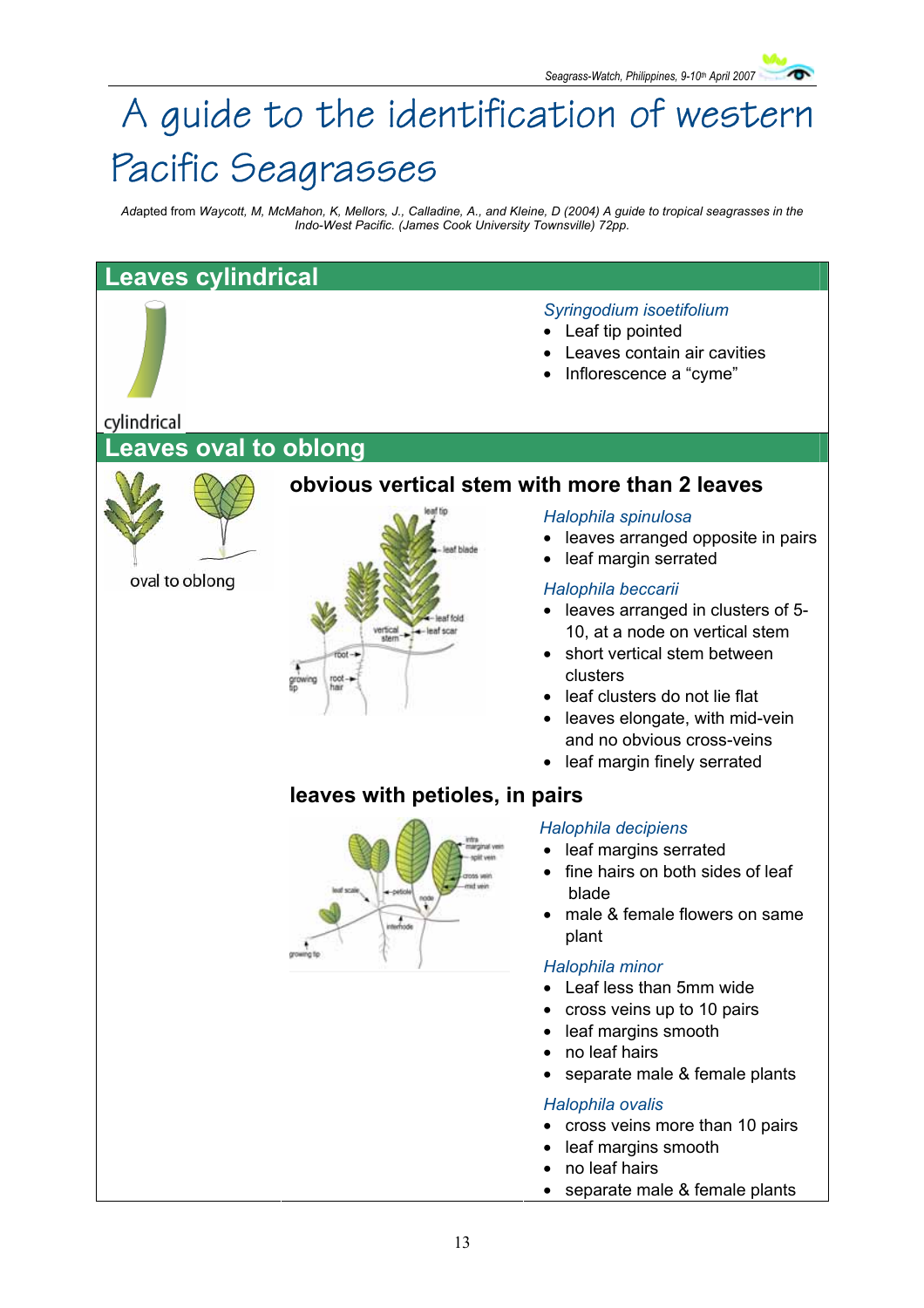## **Leaves strap-like**



### *Thalassia hemprichii*

- Leaf with obvious red flecks, 1-2mm long
- Leaf tip rounded may be slightly serrated
- Leaf often distinctly curved
- Distant scars on rhizome

#### *Cymodocea serrulata*

- Leaf tip rounded with serrated edge
- Leaf sheath broadly flat and triangular, not fibrous
- Leaf sheath scars not continuous around upright stem

#### *Cymodocea rotundata*

- Leaf tip rounded with smooth edge
- Leaf sheath not obviously flattened
- Leaf sheath scars continuous around upright stem

#### *Halodule uninervis*

- Leaf tip tri-dentate or pointed, not rounded
- Leaf with 3 distinct parallel- veins, sheaths fibrous
- Rhizome usually white with small black fibres at the nodes

#### *Halodule pinifolia*

- Leaf tip rounded
- Leaf with 3 distinct parallel- veins, sheaths fibrous
- Rhizome usually white with small black fibres at the nodes

### *Thalassodendron ciliatum*

- distinct upright stem
- clusters of curved leaves (>5 mm wide), margins serrated
- stem and rhizome woody

## **Leaves always arise directly from rhizome**



### *Enhalus acoroides*

- large plant, leaves >30 cm long, >1 cm wide
- inrolled edges of leaves
- long, black bristles protruding from thick rhizome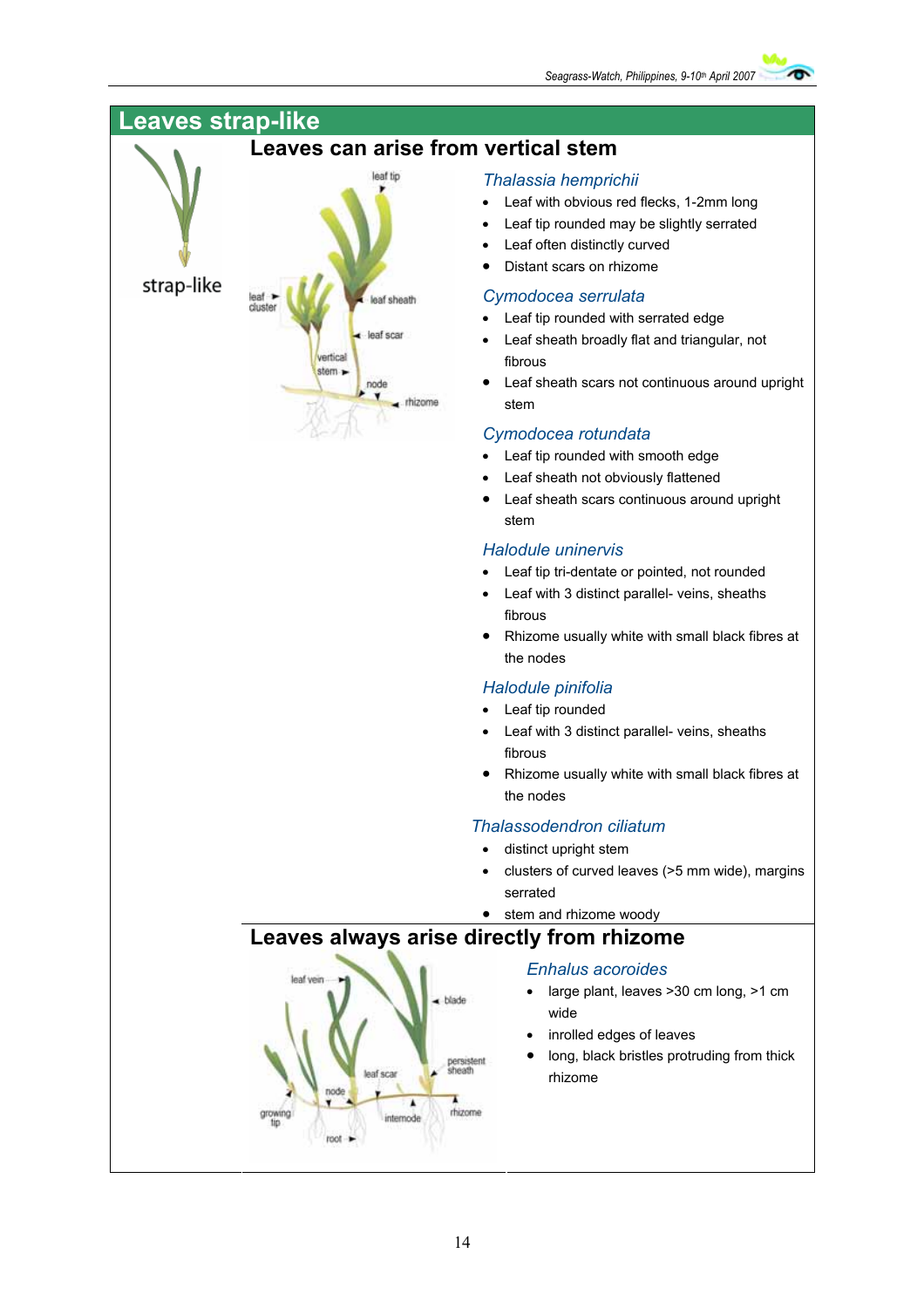# Monitoring a seagrass meadow

Environment monitoring programs provide coastal managers with information and assist them to make decisions with greater confidence. Seagrasses are often at the downstream end of catchments, receiving runoff from a range of agricultural, urban and industrial land-uses.

Seagrass communities are generally susceptible to changes in water quality and environmental quality that make them a useful indicator of environmental health. Several factors are important for the persistence of healthy seagrass meadows, these include: sediment quality and depth; water quality (temperature, salinity, clarity); current and hydrodynamic processes; and species interactions (e.g., epiphytes and grazers). Seagrass generally respond in a typical manner that allows them to be measured and monitored. In reporting on the health of seagrasses it is important to consider the type of factors that can effect growth and survival. Factors include:

- increased turbidity reduces light penetration through the water, interfering with photosynthesis and limiting the depth range of seagrass;
- increased nutrient loads encourages algal blooms and epiphytic algae to grow to a point where it smothers or shades seagrasses, also reducing photosynthetic capacity;
- increased sedimentation can smother seagrass or interfere with photosynthesis;
- herbicides can kill seagrass and some chemicals (e.g., pesticides) can kill associated macrofauna;
- boating activity (propellers, mooring, anchors) can physically damage seagrass meadows, from shredding leaves to complete removal;
- storms, floods and wave action can rip out patches of seagrasses.

## **Seagrass-Watch**

A simple method for monitoring seagrass resources is used in the Seagrass-Watch program. This method uses 50m by 50m sites established within representative intertidal meadows to monitor seagrass condition. The number and position of sites can be used to investigate natural and anthropogenic impacts.

Seagrass-Watch is one of the largest seagrass monitoring programs in the world. Since it's genesis in 1998 in Australia, Seagrass-Watch has now expanded internationally to 18 countries. Monitoring is currently occurring at over 168 sites. To learn more about the program, visit www.seagrasswatch.org .

Seagrass-Watch aims to raise awareness on the condition and trend of nearshore seagrass ecosystems and provide an early warning of major coastal environment changes. Participants of Seagrass-Watch are generally volunteers from a wide variety of backgrounds who all share the common interest in marine conservation and sustainability. Most participants are associated with established local community groups, schools, universities & research institutions, government (local & state) or nongovernment organisations.

Seagrass-Watch integrates with existing education, government, non-government and scientific programs to raise public awareness of these important marine ecosystems for the benefit of the community. The program has a strong scientific underpinning with an emphasis on consistent data collection, recording and reporting. Seagrass-Watch identifies areas important for seagrass species diversity and sustainability and the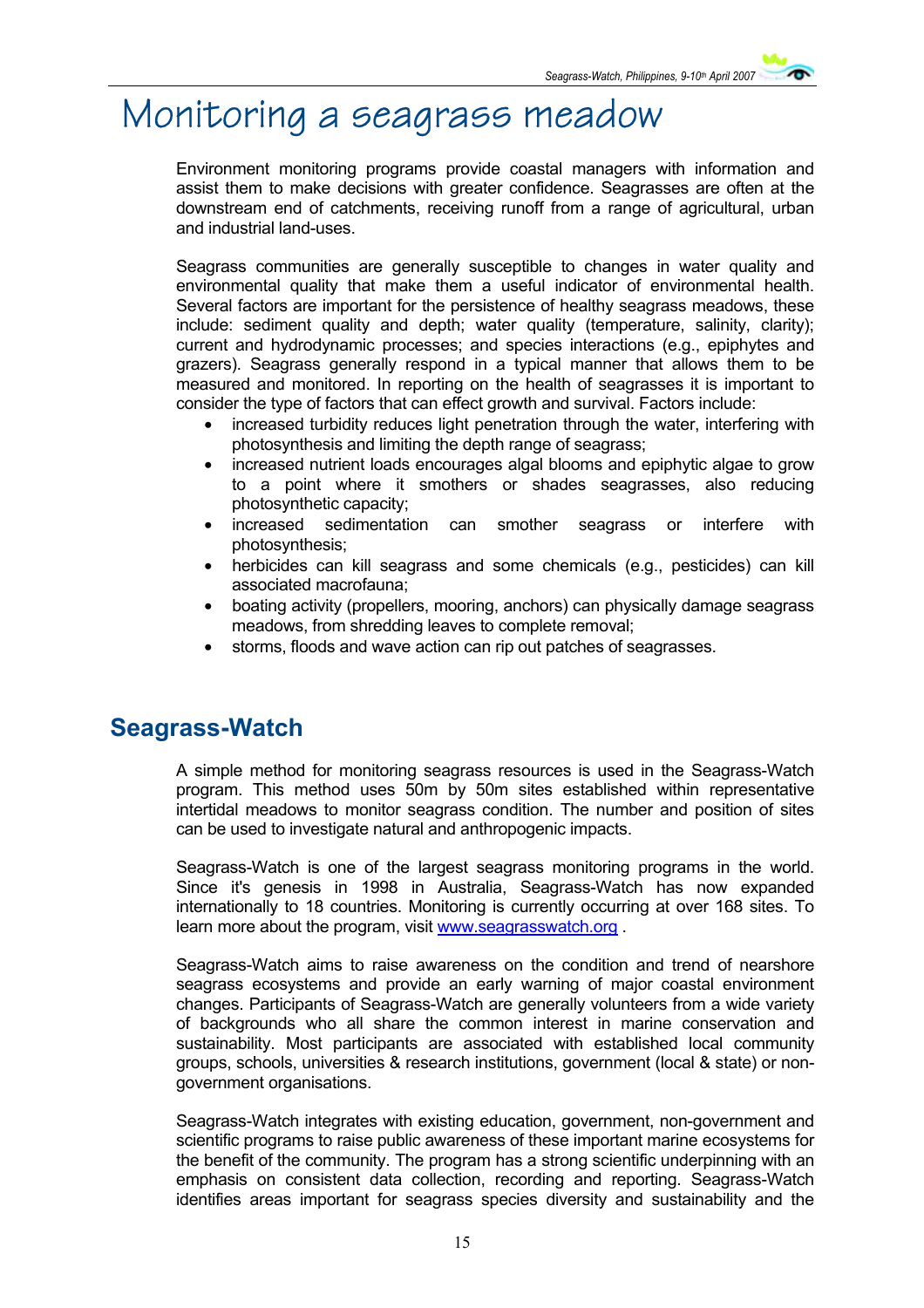*Seagrass-Watch, Philippines, 9-10th April 2007* 

information collected is used to assist the management of coastal environments and to prevent significant areas and species being lost. Seagrass-Watch is also a component of the Global Seagrass Monitoring Network.

Seagrass-Watch monitoring efforts are vital to assist with tracking global patterns in seagrass health, and assess the human impacts on seagrass meadows, which have the potential to destroy or degrade these coastal ecosystems and decrease their yield of natural resources. Responsive management based on adequate information will help to prevent any further significant areas and species being lost. To protect the valuable seagrass meadows along our coasts, the community, government and researchers have to work together.

THE GOALS OF THE PROGRAM ARE:

- To educate the wider community on the importance of seagrass resources
- To raise community awareness of coastal management issues
- To develop community participation and ownership
- To build the capacity of local communities in the use of standardised scientific methodologies
- To conduct long-term & broad-scale monitoring of seagrass & coastal habitats, and
- To provide an early warning system of coastal environment changes for management.

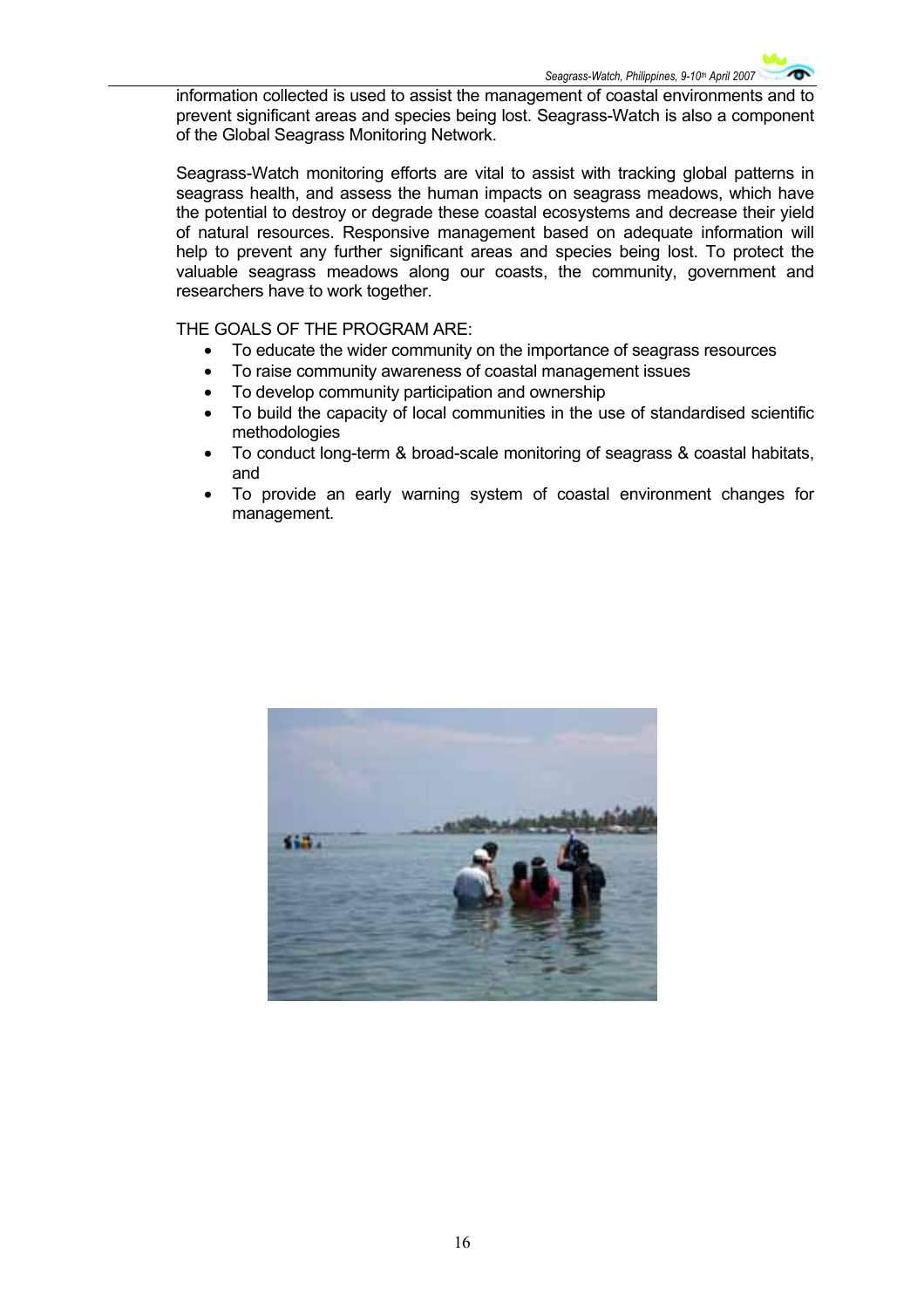# rass-Watch Monitoring Sumn

*Source: McKenzie, L.J., Campbell, S.J. & Roder, C.A. (2001) Seagrass-Watch: Manual for Mapping & Monitoring Seagrass Resources by Community (citizen) volunteers. (QFS, NFC, Cairns) 100pp (www.seagrasswatch.org/manuals.html)*



Quadrat code = site + transect+quadrat

e.g., CJ1225 = Chek Jawa site 1, transect 2, 25m quadrat

### *Necessary equipment and materials*

- *3x 50metre fibreglass measuring tapes*
- *6x 50cm plastic tent pegs*
- *Compass*
- *1x standard (50cm x 50cm) quadrat*
- *Magnifying glass*
- *3x Monitoring datasheets*

## **Site layout Pre-monitoring preparation**

#### *Make a Timetable*

Create a timetable of times of departure and arrival back, and what the objective of the day is and what is to be achieved on the day. Give a copy of this to all volunteers involved in advance so they can make their arrangements to get to the site on time. List on this timetable what the volunteers need to bring.

#### *Have a Contact Person*

Arrange to have a reliable contact person to raise the alert if you and the team are not back at a specified or reasonable time.

#### **Safety**

- Assess the risks before monitoring check weather, tides, time of day, etc.
- Use your instincts if you do not feel safe then abandon sampling.
- Do not put yourself or others at risk.
- Wear appropriate clothing and footwear.
- Be sun-smart.
- Adult supervision is required if children are involved
- Be aware of dangerous marine animals.
- Have a first aid kit on site or nearby
- Take a mobile phone or marine radio
- *Clipboard, pencils & 30 cm ruler*
- *Camera & film*
- *Quadrat photo labeller*
- *Percent cover standard sheet*
- *Seagrass identification sheets*

## **Quarterly sampling**

Within the 50m by 50m site, lay out the three 50 transects parallel to each other, 25m apart and perpendicular to shore (see site layout). Within each of the quadrats placed for sampling, complete the following steps:

### *Step 1. Take a Photograph of the quadrat*

- Photographs are usually taken at the 5m, 25m and 45m quadrats along each transect, or of quadrats of particular interest. First place the photo quadrat labeller beside the quadrat and tape measure with the correct code on it.
- Take the photograph from an angle as vertical as possible, which includes the entire quadrat frame, quadrat label and tape measure. Avoid having any shadows or patches of reflection off any water in the field of view. Check the photo taken box on datasheet for quadrat.

### *Step 2. Describe sediment composition*

• To assess the sediment, dig your fingers into the top centimetre of the substrate and feel the texture. Describe the sediment, by noting the grain size in order of dominance (e.g., Sand, Fine sand, Fine sand/Mud).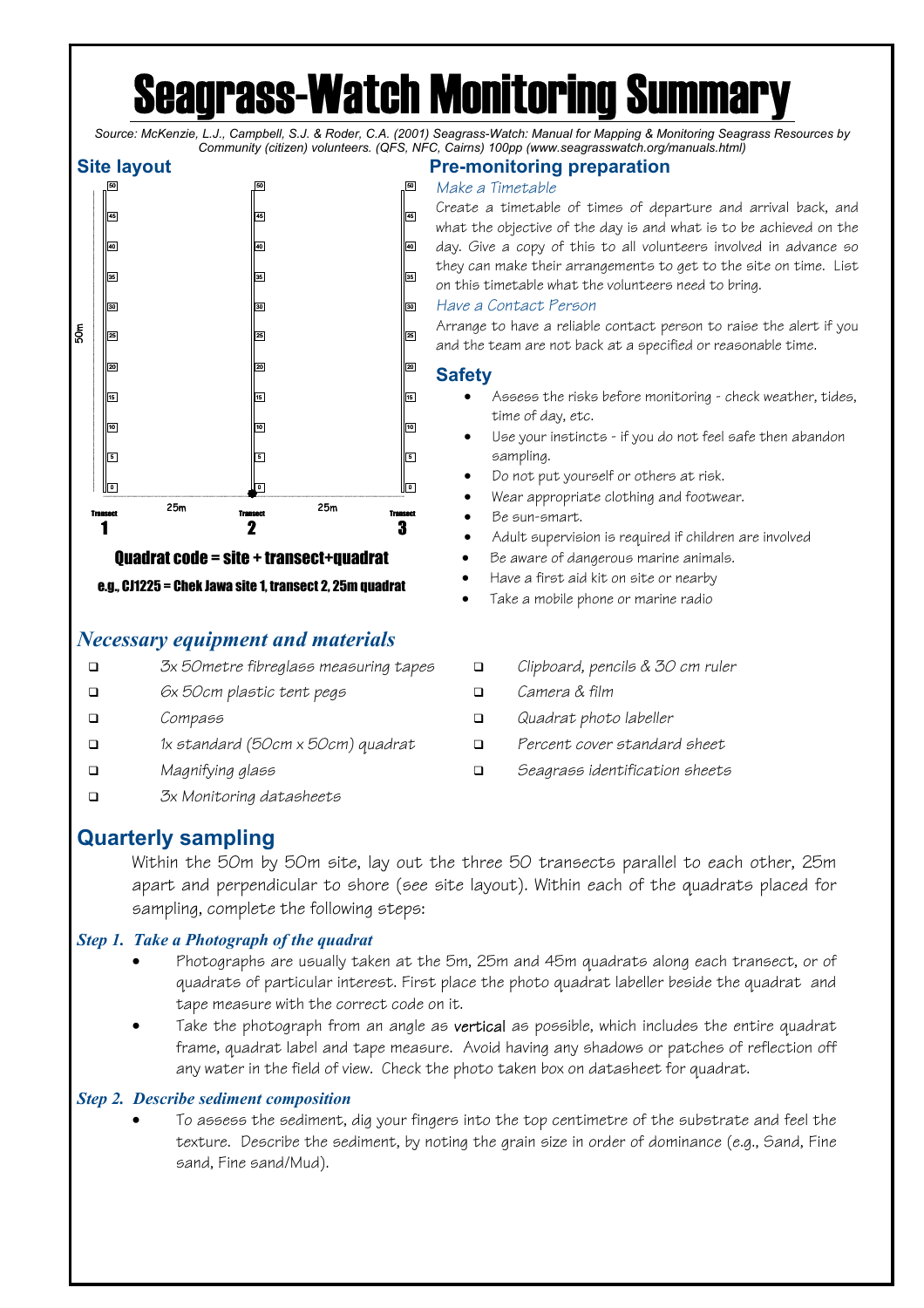#### *Step 3. Estimate seagrass percent cover*

Estimate the total  $%$  cover of seagrass within the quadrat  $-$  use the percent cover photo standards as a guide.

#### *Step 4. Estimate seagrass species composition*

• Identify the species of seagrass within the quadrat and determine the percent contribution of each species to the total cover. Use seagrass species identification keys provided.

#### *Step 5. Measure canopy height*

• Measure canopy height of the seagrass ignoring the tallest 20% of leaves. Measure from the sediment to the leaf tip of at least 5 shoots.

#### *Step 7. Estimate algae percent cover*

• Estimate % cover of algae in the quadrat. Algae are seaweeds that may cover or overlie the seagrass blades. Use "Algal percentage cover photo guide".

#### *Step 8. Estimate epiphyte percent cover*

• Epiphytes are algae attached to seagrass blades and often give the blade a furry appearance. First estimate how much of the blade surface is covered, and then how many of the blades in the quadrat are covered (e.g., if 20% of the blades are each 50% covered by epiphytes, then quadrat epiphyte cover is 10%).

#### *Step 9. Describe other features and ID/count of macrofauna*

• Note and count any other features which may be of interest (eg. number of shellfish, sea cucumbers, sea urchins, evidence of turtle feeding).

#### *Step 10. Take a voucher seagrass specimen if required*

• Seagrass samples should be placed inside a labelled plastic bag with seawater and a waterproof label. Select a representative specimen of the species and ensure that you have all the plant part including the rhizomes and roots. Collect plants with fruits and flowers structures if possible.

## **At completion of monitoring**

#### *Step 1. Check data sheets are filled in fully.*

• Ensure that your name, the date and site/quadrat details are clearly recorded on the datasheet. Also record the number of other observers assisting.

#### *Step 2. Remove equipment from site*

• Remove all tent pegs and roll up the tape measures. If the tape measures are covered in sand or mud, roll them back up in water.

#### *Step 3. Wash & pack gear*

- Rinse all tapes, pegs and quadrats with freshwater and let them dry.
- Review supplies for next quarterly sampling and request new materials
- Store gear for next quarterly sampling

#### *Step 4. Press any voucher seagrass specimens if collected*

- The voucher specimen should be pressed as soon as possible after collection. Do not refrigerate longer than 2 days, press the sample as soon as possible.
- Allow to dry in a dry/warm/dark place for a minimum of two weeks. For best results, replace the newspaper after 2-3 days.

#### *Step 5. Submit all data*

- Data can be entered into the MS-Excel file downloadable from www.seagrasswatch.org. Email completed files to hq@seagrasswatch.org
- Mail original datasheets, photos and herbarium sheets

Seagrass-Watch HQ Northern Fisheries Centre PO Box 5396 Cairns QLD 4870 AUSTRALIA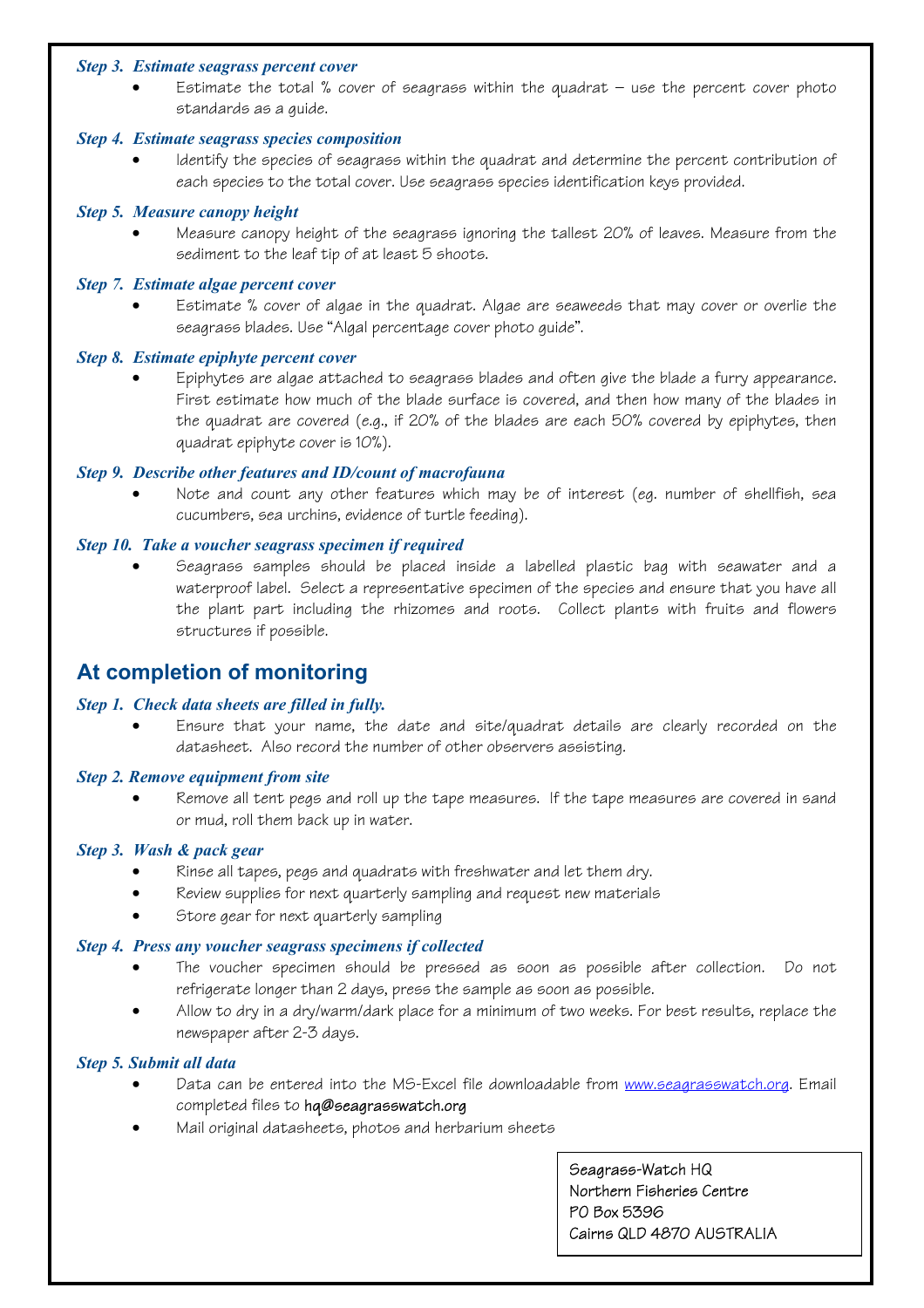# Seagrass mapping

Seagrass-Watch activities initially map the distribution of seagrass meadows at a locality or in a region to better understand the seagrass resources of an area. Mapping is often limited to the accessible intertidal seagrasses, although in some cases subtidal seagrass meadows can be included.

The most important information that is required for management of seagrass resources is their distribution, ie. a map. It would be inappropriate to set up a monitoring program if the most basic information is unavailable - that is, whether seagrass is present or absent.

When planning a mapping task, there are several issues that need to be considered, including:

### *Scale*

Mapping requires different approaches depending on whether survey area is relative to a region (tens of kilometres), locality (tens of metres to kilometres) or to a specific site (metres to tens of metres). Scale includes aspects both of extent and resolution. In both broad and large scale approaches, the intensity of sampling will be low (low resolution), with a statistical sampling design that allows the results to be extrapolated from a few observations to the extent of the study area. For finer scale examinations of seagrass meadows, the sampling intensity required can be high with greater precision (high resolution). Scale also influences what is possible with a limited set of financial and human resources. The financial, technical, and human resources available to conduct the study is also a consideration.

### *Accuracy*

Determining the level of detail required when mapping an area also depends on the level of accuracy required for the final map product. Errors that can occur in the field directly influence the quality of the data. It is important to document these. GPS is a quick method for position fixing during mapping and reduces point errors to <3m in most cases. It is important for the observer to be as close as possible to the GPS aerial receiver to minimise position fix error.

## *Choosing a Survey/Mapping strategy*

The selection of a mapping scale represents a compromise between two components. One is the maximum amount of detail required to capture the necessary information about a resource. The other is the logistical resource available to capture that level of detail over a given area. Generally, an area can be mapped using a grid pattern or a combination of transects and spots. When mapping a region of relatively homogenous coastline between 10 and 100 km long, we recommend that transects should be no further than 500-1000 m apart. For regions between 1 and 10 km, we recommend transects 100-500 m apart and for localities less than 1 km, we recommend 50-100 m apart. This however may change depending on the complexity of the regional coastline, i.e., more complex, then more transects required.

To assist with choosing a mapping strategy, it is a good idea to conduct a reconnaissance survey. An initial visual (reconnaissance) survey of the region/area will give you an idea as to the amount of variation or patchiness there is within the seagrass meadow. This will influence how to space your ground truthing sites.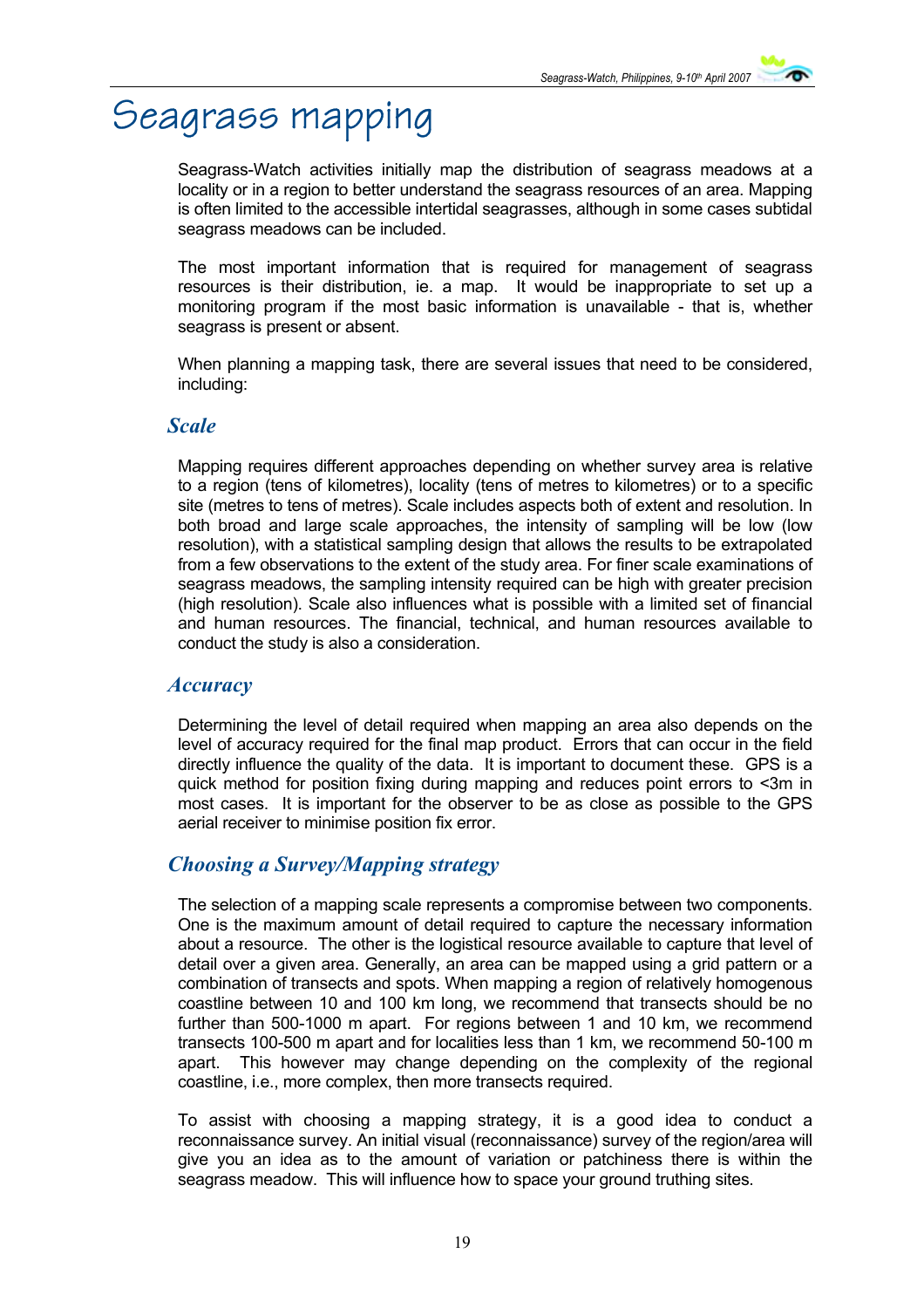*Seagrass-Watch, Philippines, 9-10th April 2007* 

When mapping, ground truthing observations need to be taken at regular intervals (usually 50 to 100m apart). The location of each observation is referred to a point, and the intervals they are taken at may vary depending on the topography.

When ground truthing a point, there are a variety of techniques that can be used depending on resources available and water depth (free dives, grabs, remote video, etc). First the position of a point must be recorded, preferably using a GPS. Otherwise use a handheld compass to determine the bearing, triangulating to at least 3 permanent landmarks or marker established as reference points. A point can vary in size depending on the extent of the region being mapped. In most cases a point can be defined as an area encompassing a 5m radius. Although only one observation (sample) is necessary at a ground truth point, we recommend replicate samples spread within the point (possible 3 observations) to ensure the point is well represented.

Observations recorded at a point should ideally include some measure of abundance (at least a visual estimate of biomass or % cover) and species composition. Also record the depth of each point (this can be later converted to depth below mean sea level) and other characteristics such as a description of the sediment type (eg. shell grit, rock, gravel, coarse sand, sand, fine sand or mud), or distance from other habitats (reefs or mangroves).

For details on the necessary materials & equipment and the general field procedure for mapping a seagrass meadow, please see Chapter 4 of the Seagrass-Watch manual (www.seagrasswatch.org/manuals.html).

### **Creating the map**

The simplest way to map the distribution of seagrasses is to draw the meadows on a paper marine chart from the GPS positions of the ground truth sites. The problem with this type of mapping is that the final map is in a format that does not allow manipulation and transformation. The layout of a paper map is permanent, which makes it difficult for future seagrass mapping studies to be compared, queried and analysed. If resources are available, we recommend that the data be transferred to a digital format and a Geographic Information System (GIS) be used. A detailed description of using and mapping with GIS is beyond the scope of this manual, and we recommend consulting with a scientist experienced in mapping and reading McKenzie *et al.* (2001b).

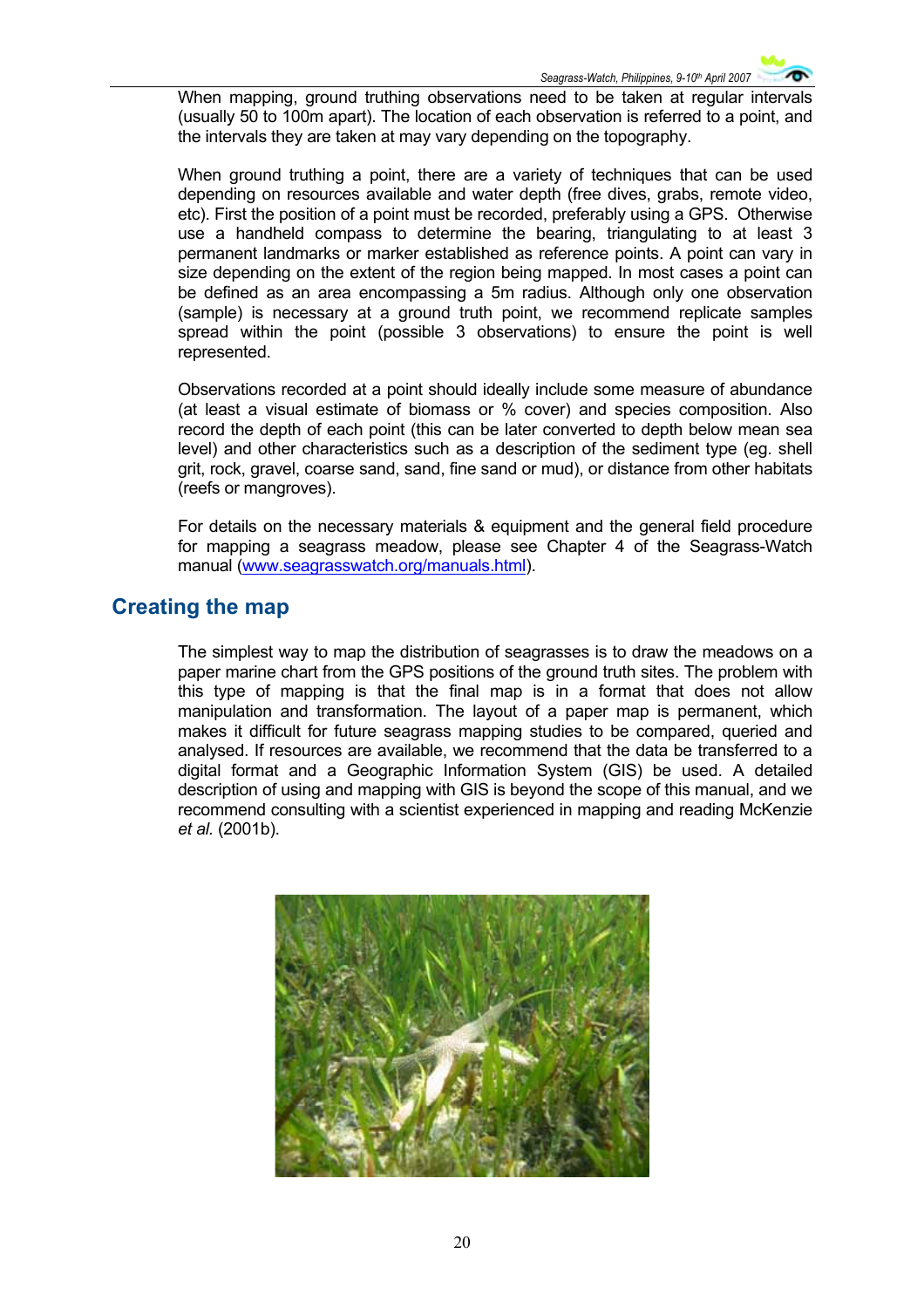## **Using Global Positioning System (GPS) to map the meadow edge/boundary**

The meadow boundary is mapped by recording (or marking) a series of waypoints along the edge of the meadow from which a line representing the meadow boundary can then be drawn.

To map the boundary you should:

- Walk along the meadow edge, stopping to record (mark) waypoints on your GPS approximately every 10 steps or where there is a change in direction of the meadow boundary.
- Alternatively, you can use the "track" feature if the meadow boundary is clear.
- Only record a waypoint when you are sure you are on the edge of the meadow. For meadows where the edge is patchy you may have to do some reconnaissance to make sure you are at the edge of the seagrass meadow before recording a waypoint.
- Keep in mind that others may be using the points that you record on the GPS to draw a line (*"join the dots"*) that represents the meadow boundary, so it is better to have too many points than too few.
- Stand still for approximately 10 seconds on a point before recording (marking) a waypoint. It is good to keep checking the accuracy (in the top right of the screen) to ensure the point is as accurate as possible (generally less than 5m).
- As waypoints a labelled by sequential numbers, ensure you record the label of the first and last waypoint. If you make an error, either delete the waypoint or note the erroneous waypoint.
- At the conclusion of the sampling trip the waypoints you record should be downloaded onto your computer (see later section)

## **Using the GARMIN GPS 72**

## **Turn GPS Receiver On.**

Hold down the Red button for 2 seconds. Wait a few seconds and the GPS unit will begin to track available satellites. Make sure to hold the GPS in a vertical position (top to the GPS pointing to the sky) for best reception of satellite signals.

|                    | ZOOM            |             |
|--------------------|-----------------|-------------|
| <b>MOB</b><br>GOTO | <b>OUT</b><br>病 | PAGE        |
|                    |                 |             |
|                    | . п             | <b>MENU</b> |
| QUIT               |                 | ENTER       |
|                    | <b>GPS 72</b>   | <b>MARK</b> |
|                    |                 |             |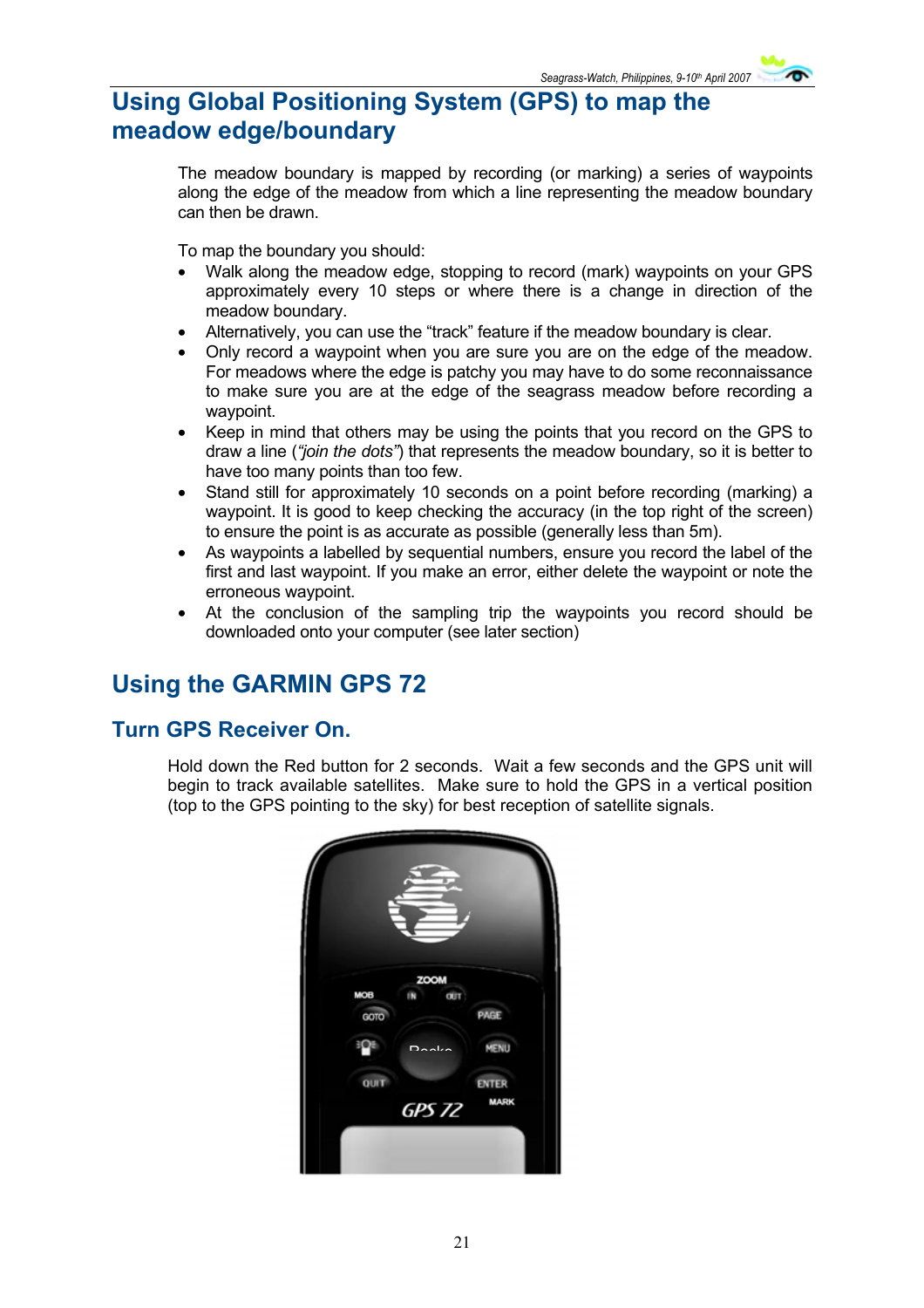#### **Using the Interface Keys on the GPS**

- **IN & OUT** keys used on the Map Page to zoom in and out.
- **GOTO/MOB** key used to begin or stop navigation to a waypoint.
- **PAGE** key used to cycle through the five main display pages in sequence.
- **POWER** key used to turn the GPS on or off by holding the button down for 2 seconds.
- **MENU** key used to display a variety of GPS options which can be altered to suit usage. Press the Menu key twice to access the Main Menu.
- **QUIT** key used to cycle in reverse to the Page key. Also used to cancel operation in progress.
- **ENTER/MARK** key used to activate or confirm a selection. To record a Waypoint, press and hold down the ENTER/MARK key.
- **ROCKER** key used to move up/down and left/right to access and change menu options, and for data entry. The ROCKER key is always used to scroll through the different menu options and the ENTER key is used to activate or confirm the selection.

## **Tracking satellites.**

Continue to press the PAGE key until the GPS Information Page appear (the Information Page looks like the diagram just below). When the GPS receiver is tracking enough satellites (minimum four), the GPS Information appears.



**GPS Information Page** 

Receiver is now ready to record Waypoints. It is recommended that there are at least four satellites are present and have a strong signal when marking the waypoints. The more satellites available the better the accuracy.

Before any waypoints are to be collected, you must check that the GPS settings are correct. The settings are in the Main Menu.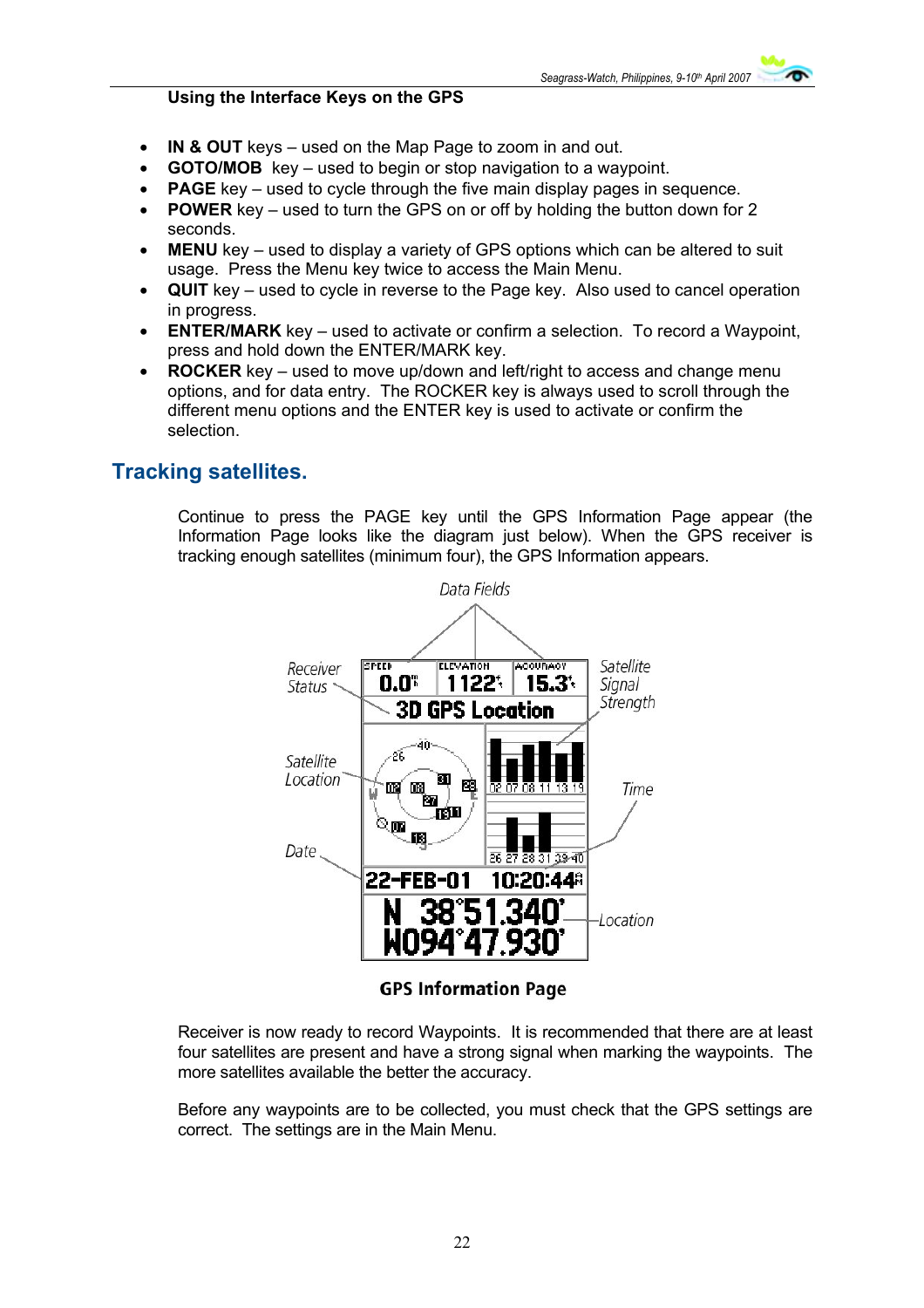## **Setting up the correct properties in the Main Menu**

- To get to the Main Menu you must press the **Menu** key twice.
- Scroll down to highlight "Setup" and press **Enter**.
	- 1. You must use the **ROCKER** key and move to the appropriate field and use the **ENTER** key to activate the field.
	- 2. Then use the **ROCKER** key (to move up/down and left/right) to access the appropriate setting and use the **ENTER** key to confirm selection.
	- 3. Once changes are made, use the **QUIT** to exit each of the option or menu.
- Scroll across to the "Time" tab and change to the Time settings.

### **Time Setup**

Time Format : 24 Hour Time Zone : Other UTC Offset: +8:00

• Scroll across to the "Location" tab and change to the Time settings.

### **Units Setup**

Elevation : Meters Distance and Speed: Metric Temperature: Celsius

• Scroll across to the "Location" tab and change to the Time settings.

## **Location Setup**

Location Format : hddd.ddddd MAP DATUM : WGS84

• Scroll across to the "Interface" tab and change to the Time settings.

#### **Interface Setup**

Serial Data Format: Garmin

## **Mark Location as Waypoints**

Mark Waypoints are stored as point locations.

To record Waypoints, it is best to be in the Information Page (continue to press the PAGE button until the Information page appears). Before you record a Waypoint, you must look at the accuracy reading on the GPS Information Page. An acceptable accuracy should be less than 15 metres (<15 m)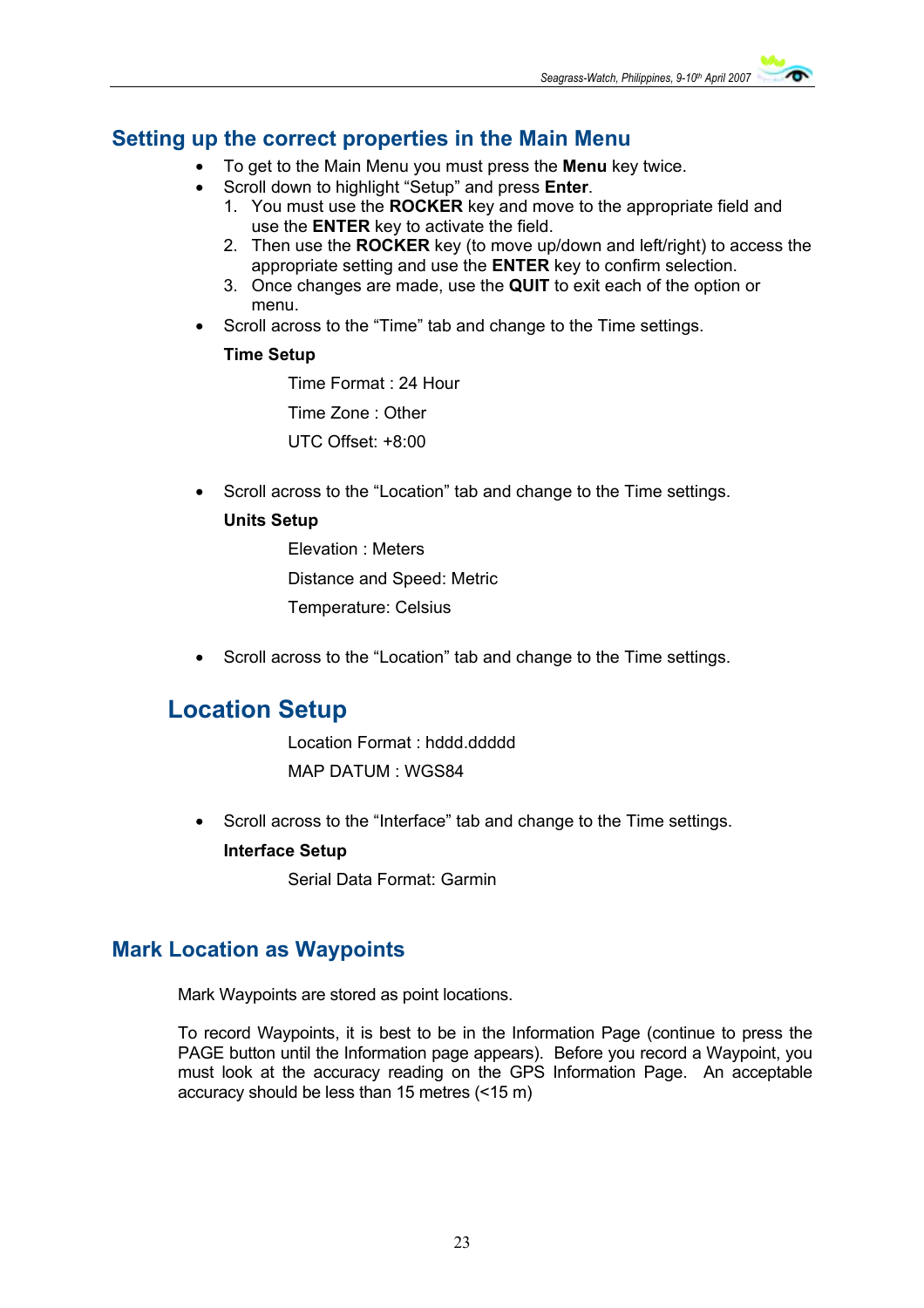

**Step 1.** Press and hold the **ENTER** key. The following screen appears:



**Mark Waypoint Page** 

To save the waypoint without any changes, press **ENTER** on the OK button to save the waypoint.

- **Step 2.** You can choose to rename the waypoint number to another name by using the ROCKER key to highlight the Name field, then press ENTER.
- **Step 3.** Use the ROCKER key as an Alpha-numeric key selection to type in the new waypoint name. Press the ENTER key to accept the name.
- **Step 4**. You can choose to delete the waypoint by highlighting 'DELETE?', press ENTER and then highlight the 'Yes' prompt and press ENTER again to confirm.

## **Use the Goto option to get to a location.**

- Press the GOTO key.
- Highlight the "Waypoint" then press the ENTER key.
- Use the ROCKER key to highlight the waypoint you want to go to, press the ENTER key.
- Press the PAGE key until you get to the Map Page to see where you are (use the IN or OUT key to zoom in or out). Press the PAGE key until you get to the Compass Page to see where you need to be heading to get to the waypoint.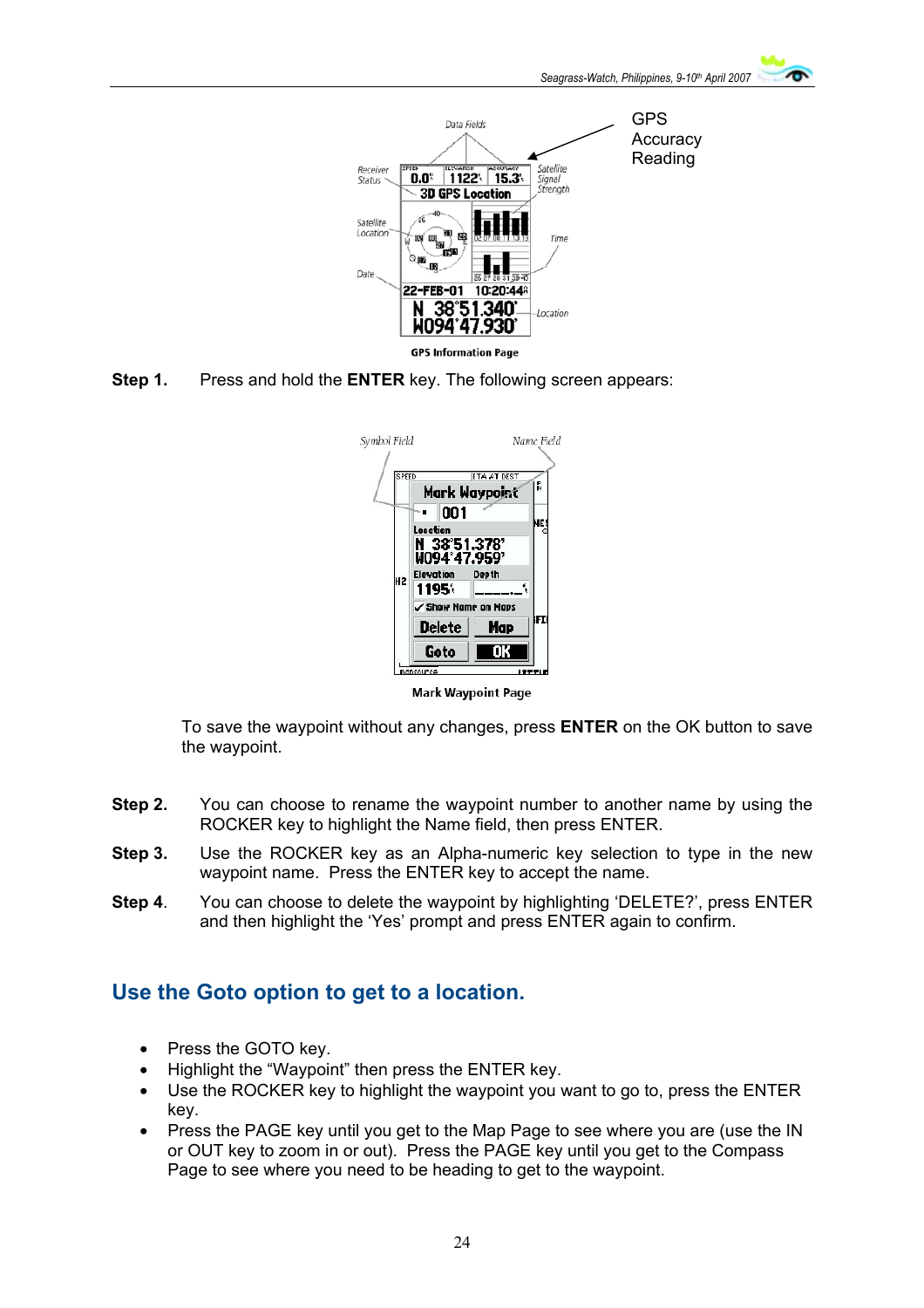## **Installing the program MAPSOURCE to download information from your GPS to your computer**

## **Step 1: Installing MapSource**

### *Before installing MapSource, all programs should be closed.*

- 1. Put CD into the CD Drive (Place the CD in with CD labels facing up)
- 2. If the MapSource setup menu does not appear automatically, Go to **Windows Explorer**  (Select Start, Programs, Windows Explorer)
	- Double Click on CD Drive (This could either be D: or E: drive on your computer) • Double click on "**Setup.exe**" (To startup the setup program [about 70kb]) i. Click **Next** (To say OK to the Welcome Page) ii. Click **Yes** (To accept License Agreement) iii. Click **No** (When ask to check GPS) iv. Click **No** (To confirm not checking the GPS) v. Click **Next** (To select typical install) vi. Click **Finish** (To complete installation)

### **Step 2: Installing Updated files for Mapsource**

| 1. | While the <b>CD</b> is still in the CD drive,        |                                              |  |  |  |  |
|----|------------------------------------------------------|----------------------------------------------|--|--|--|--|
| 3. | Go to Windows Explorer                               | (Select Start, Programs, Windows Explorer)   |  |  |  |  |
| 2. | Double Click on CD Drive                             | (This could either be D: or E: drive on your |  |  |  |  |
|    | computer)                                            |                                              |  |  |  |  |
|    | 3. Double Click the Mapsource Upgrade folder         | (You will see a MapSource 680 exe file)      |  |  |  |  |
|    | 4. Double Click on the file <b>mapsource 680.exe</b> | (This will startup the setup program to      |  |  |  |  |
|    | MapSource)                                           |                                              |  |  |  |  |
|    | 5. Click Next                                        | (To choose English language)                 |  |  |  |  |
|    | 6. Click Next                                        | (To accept MapSource Version 6.8)            |  |  |  |  |
|    | 7. Click Yes                                         | (To accept License Agreement)                |  |  |  |  |
|    | 8. Click Finish                                      | (To complete installation)                   |  |  |  |  |
| 9. | Eject CD and take disc out                           |                                              |  |  |  |  |
|    |                                                      |                                              |  |  |  |  |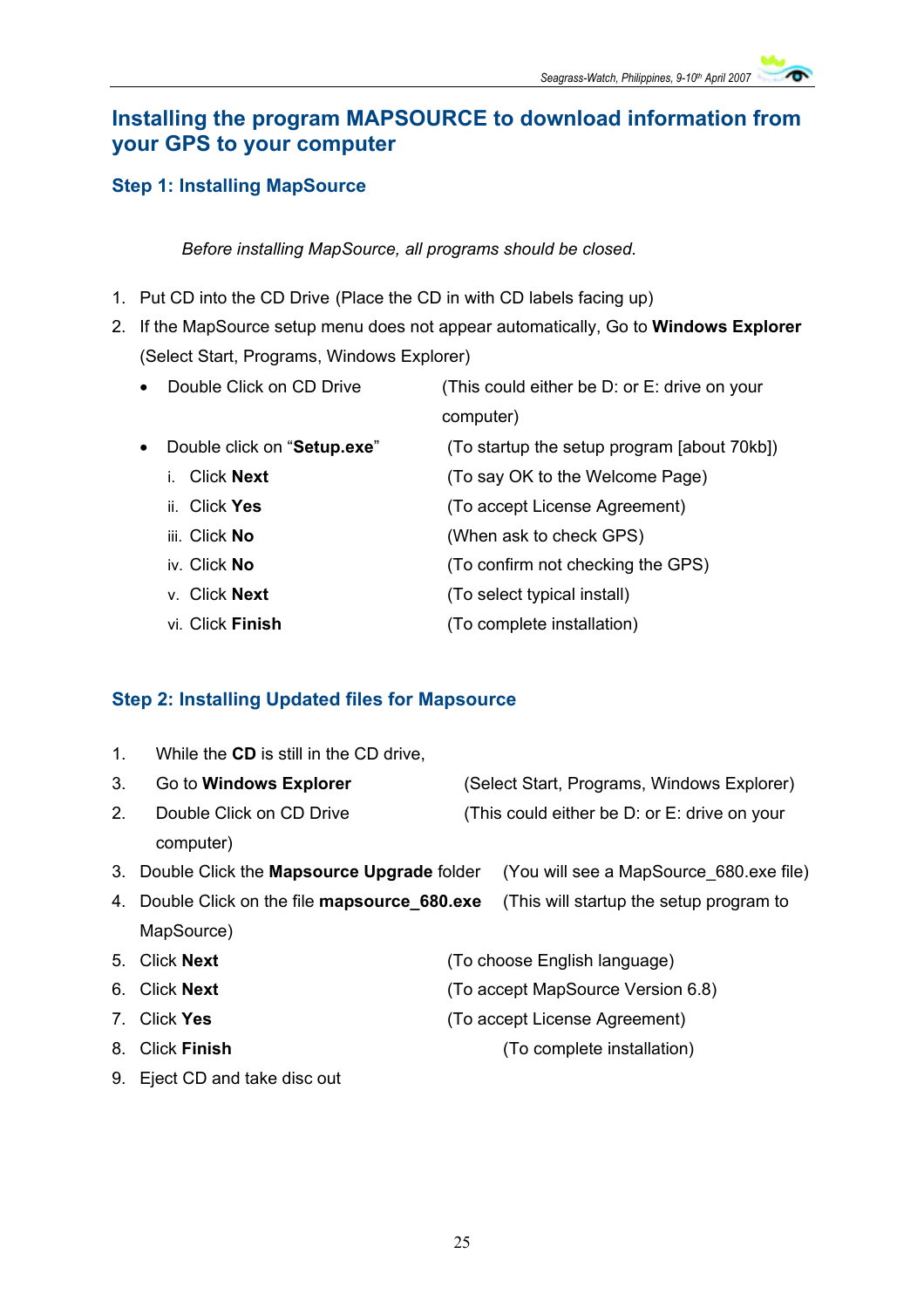$\bullet$ 

### **Step 3: Setting the correct Properties for MapSource**

*Before using MapSource you must set up some map properties to view the data.* 

- 
- 1. Start MapSource (Click the MapSource Icon on the desktop)
- 2. Go to the **Edit** menu and select **Preferences**



3. The Preferences window will appear.

#### Go to the **Units** tab

|                                                   |              | Display Units Position File Location Waypoint Waypoint Categories Time Find |  |    |  |
|---------------------------------------------------|--------------|-----------------------------------------------------------------------------|--|----|--|
|                                                   |              |                                                                             |  |    |  |
| Distance & Speed<br>Heading<br>Alttude/Elevation: |              | Metric                                                                      |  | M) |  |
|                                                   |              | True                                                                        |  | 빏  |  |
|                                                   |              | Meters                                                                      |  | ۳  |  |
|                                                   | Depth:       | <b>Meters</b>                                                               |  | ¥  |  |
|                                                   | Area         | Hectarea                                                                    |  | ۳  |  |
|                                                   | Temperature. | <b>Celsius</b>                                                              |  | w  |  |
|                                                   |              |                                                                             |  |    |  |
|                                                   |              |                                                                             |  |    |  |
|                                                   |              |                                                                             |  |    |  |
|                                                   |              |                                                                             |  |    |  |

You must set the following properties:

- Distance & Speed Metric
- Heading True
- Altitude/Elevation Meters
- Depth Meters
- Area Hectares
- Temperature Celsius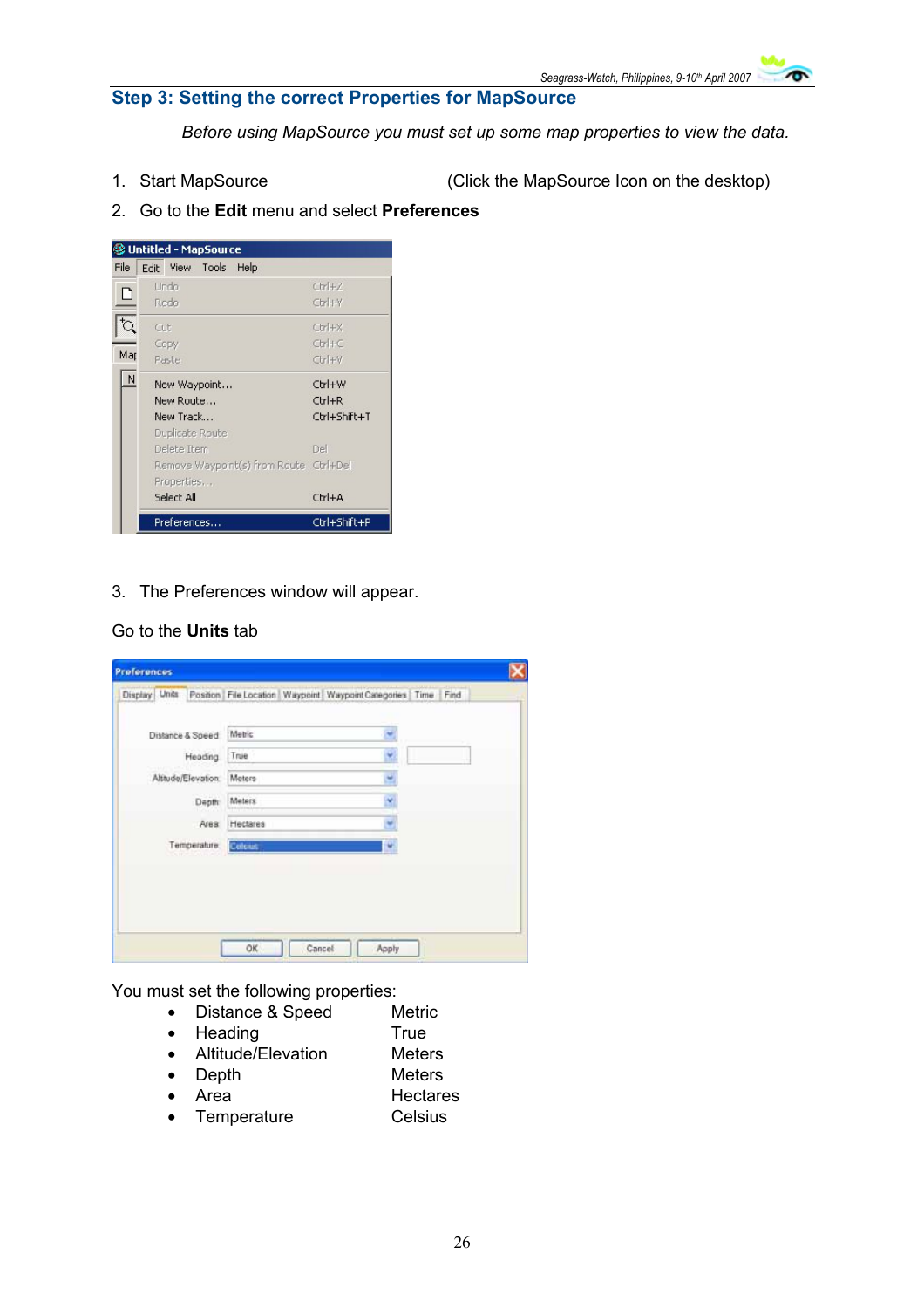#### 4. Go to the **Position** tab

| <b>Preferences</b> |                            | Display Units Position File Location Waypoint Waypoint Categories Time Find |                   |  |  |
|--------------------|----------------------------|-----------------------------------------------------------------------------|-------------------|--|--|
|                    | Grid:                      | Lat/Lon hddd ddddd"                                                         |                   |  |  |
|                    | <b>ANG - TAL</b><br>Datum: | WGS 84                                                                      | ×                 |  |  |
|                    |                            |                                                                             |                   |  |  |
|                    |                            |                                                                             |                   |  |  |
|                    |                            |                                                                             |                   |  |  |
|                    |                            | OK:                                                                         | - Apply<br>Cancel |  |  |

You must set the following properties:

- Grid Lat/Lon hddd.ddddd
- Datum WGS 84
- 5. Click OK to finish.
- 6. MapSource is now correctly set up for use.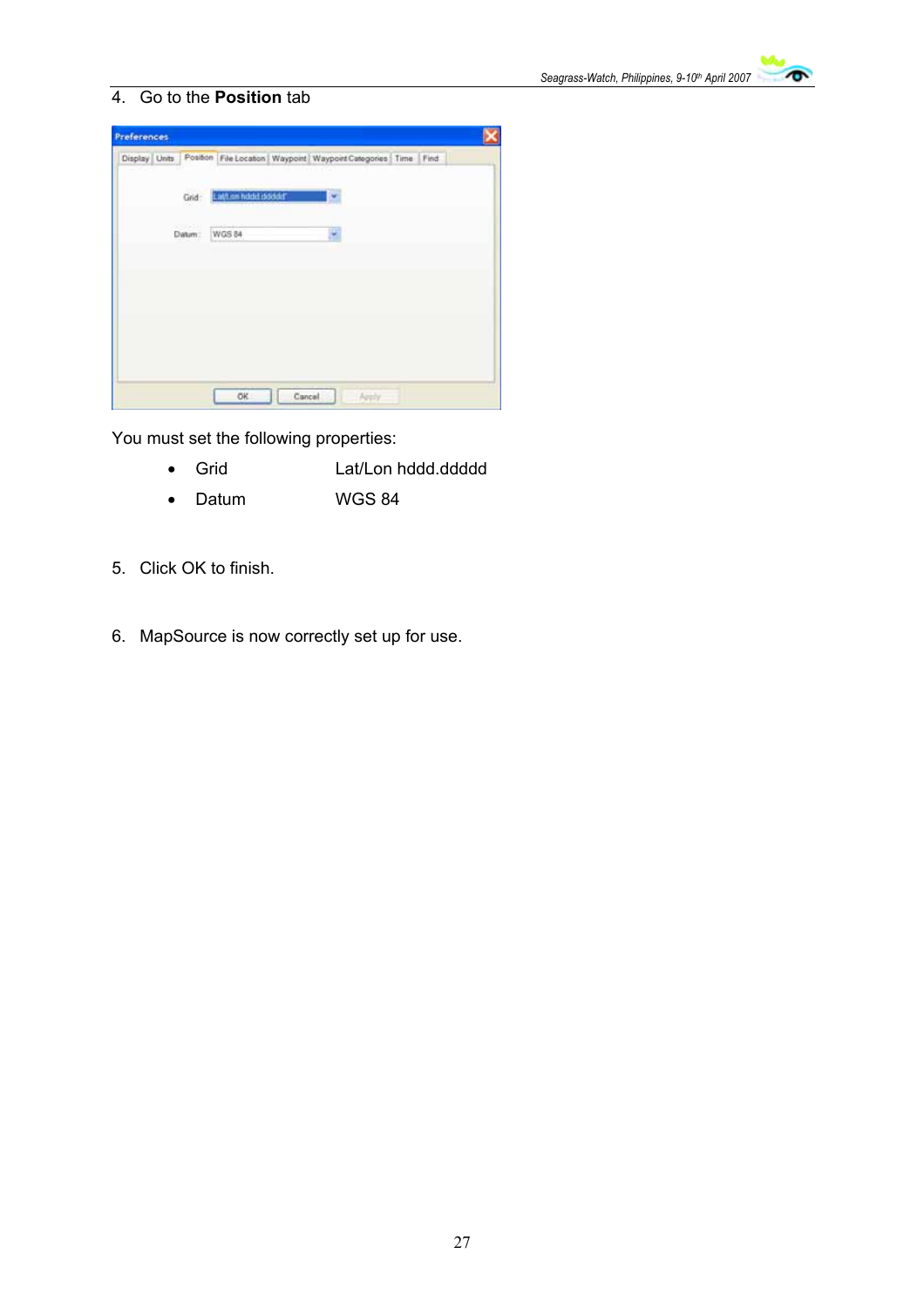## **Downloading information from your GPS using the MapSource program**

## **Step 1: Downloading GPS data using MapSource (download software)**

- 1. Start MapSource (Double click on the MapSource Icon) or (start, programs, MapSource, MapSource)
- 2. Plug the Garmin serial cable from your GPS unit to the communications port on your computer.
- 3. On the GPS unit, make sure that the Garmin interface is set to "**GARMIN**" on the GPS 72. To Check this, go to the "Setup menu", select "Interface", select "GARMIN".
- 4. In the MapSource program, go to the **Transfer** menu and select "**Receive from Device..**". The following menu will appear.

|                      | Device Settings<br>If you don't see your device listed below,<br>connect it to the computer and turn it on,<br>then click Find Device. |
|----------------------|----------------------------------------------------------------------------------------------------------------------------------------|
|                      | <b>Find Device</b>                                                                                                                     |
| Device:              | GPS 72 (COM1)                                                                                                                          |
|                      |                                                                                                                                        |
|                      | What To Receive<br>$\triangleright$ Routes                                                                                             |
| $\triangledown$ Maps |                                                                                                                                        |

- 5. Click on the **Receive** button.
- 6. The GPS data will begin to download to the MapSource software. Click OK after data is successfully opened.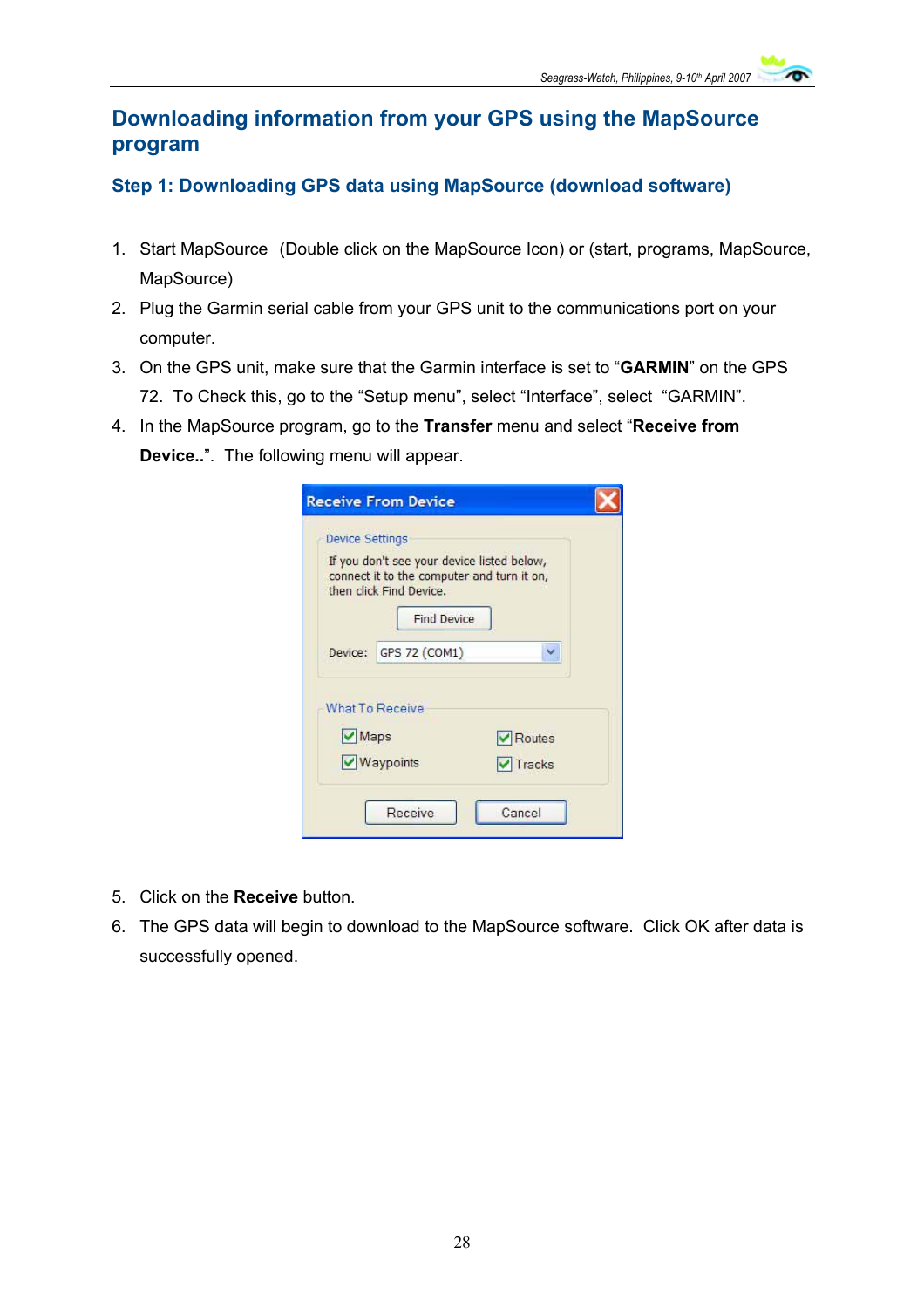## **Saving GPS data in MapSource**

- 1. To Check the GPS data that has just been downloaded, click on the "Waypoints" tab (the full list of all waypoints are listed).
- 2. To view the waypoints on the MapSource map area, right click on any of the waypoints (a context menu will appear) and select "**Show Selected Waypoint On Map**". The waypoint will be shown on the map



3. You must always save the GPS data that has been downloaded to MapSource. To save the GPS data in MapSource, Click on "**File**" menu, then select "**Save**". A "Save As" window will appear. Browse to the directory where you want to save the file in and type in a file name. Click "Save" and the MapSource file is save (this file contains all the GPS data).



The advantages for saving the GPS data are:

- GPS data will not be lost when the data is save in a MapSource file (\*.mps) to your PC.
- The GPS data on the GPS unit can be deleted. The GPS unit will have the maximum memory space available for any further data capture use.
- Once the GPS data is saved as a MapSource file, the data can always be uploaded back onto the GPS unit.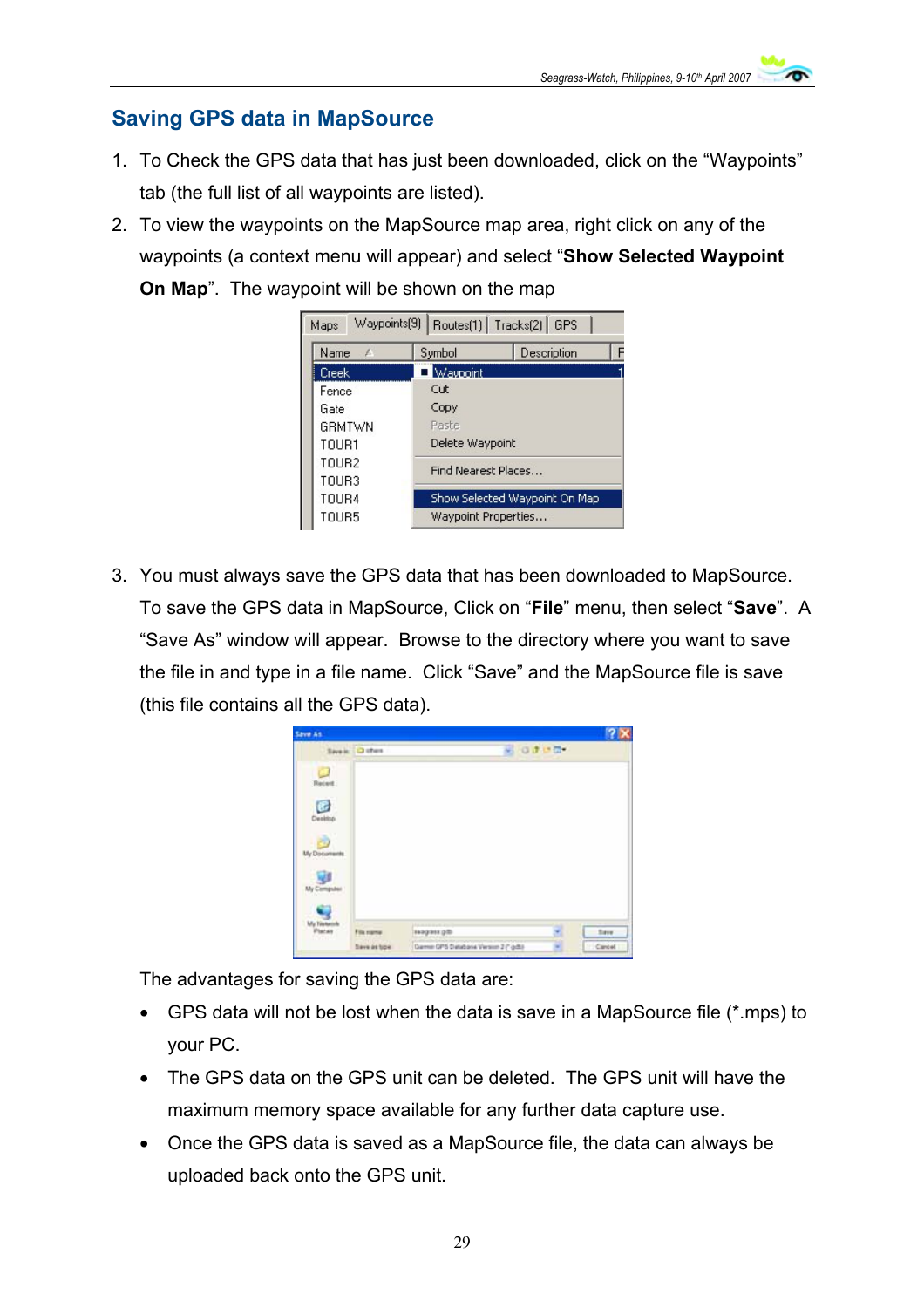## Notes: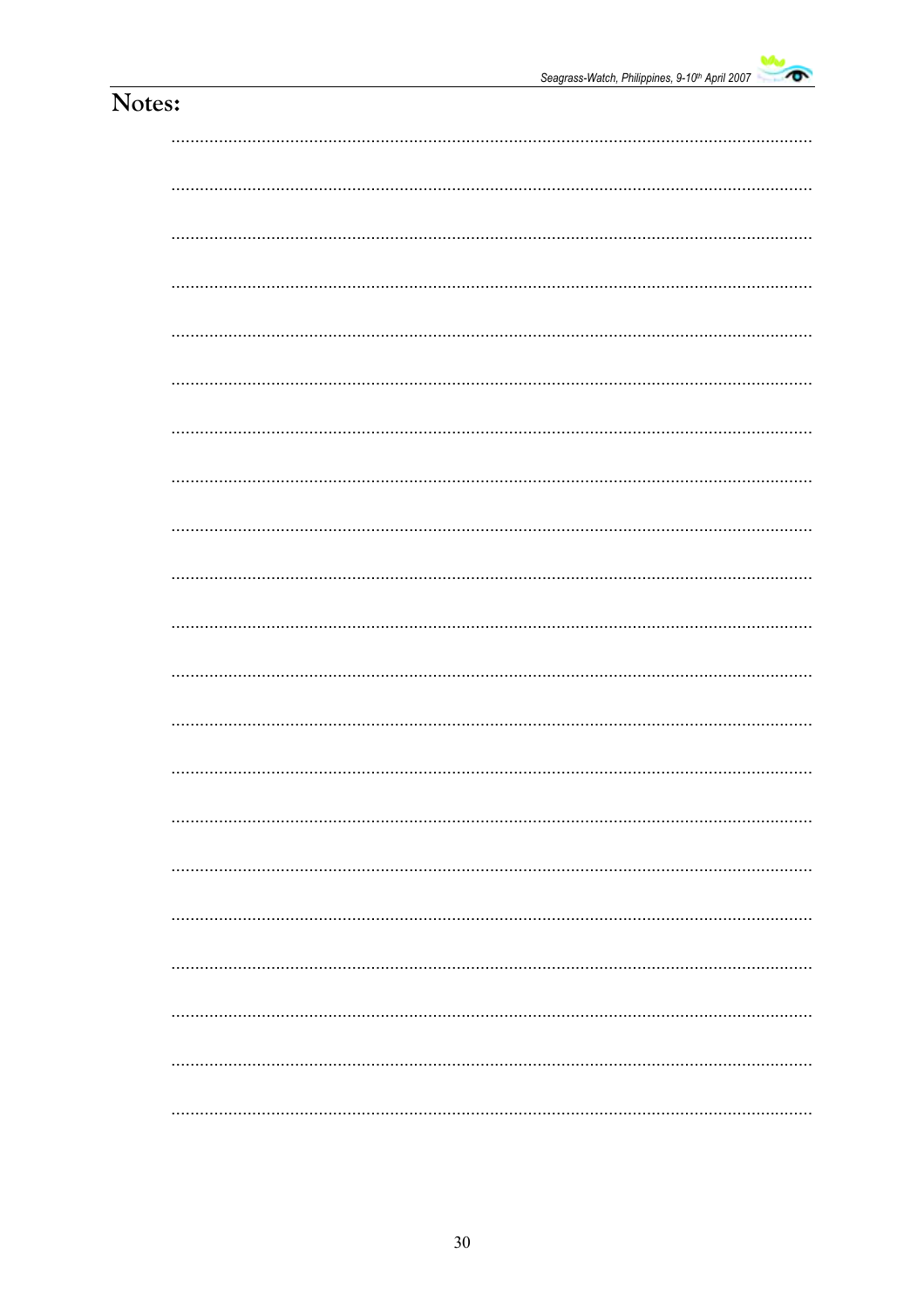# Managing seagrass resources

## **Threats to seagrass habitats**

Destruction or loss of seagrasses have been reported from most parts of the world, often from natural causes, e.g., "wasting disease" or high energy storms. However, destruction commonly has resulted from human activities, e.g., as a consequence of eutrophication or land reclamation and changes in land use. Increases in dredge and fill, construction on the shoreline, damage associated with commercial overexploitation of coastal resources, and recreational boating activities along with anthropogenic nutrient and sediment loading have dramatically reduced seagrass distribution in some part of the world Anthropogenic impacts on seagrass meadows continue to destroy or degrade coastal ecosystems and decrease seagrass functions and values, including their contribution to fisheries. It is possible global climate change will have a major impact. Efforts are being made toward rehabilitation of seagrass habitat in some parts of the world: transplantation, improvement of water quality, restrictions on boating activity, fishing and aquaculture, and protection of existing habitat through law and environmental policy.

## **Management**

Seagrasses do not exist in nature as a separate ecological component from other marine plants and are often closely linked to other community types. In the tropics the associations are likely to be complex interactions with mangrove communities and coral reef systems. In temperate waters, algae beds, salt marshes, bivalve reefs, and epiphytic plant communities are closely associated with areas of seagrass. Many management actions to protect seagrasses have their genesis in the protection of wider ecological systems or are designed to protect the overall biodiversity of the marine environment.

Seagrasses are also food for several marine mammal species and turtles, some of which (such as the dugong *Dugong dugon*) are listed as threatened or vulnerable to extinction in the IUCN Red List (IUCN 2000). Seagrasses are habitat for juvenile fish and crustaceans that in many parts of the world form the basis of economically valuable subsistence and/or commercial fisheries. The need to manage fisheries in a sustainable way has itself become a motivating factor for the protection of seagrasses.

Coastal management decision making is complex, and much of the information on approaches and methods exists only in policy and legal documents that are not readily available. There may also be local or regional Government authorities having control over smaller jurisdictions with other regulations and policies that may apply. Many parts of South East Asia and the Pacific Island nations have complex issues of land ownership and coastal sea rights. These are sometimes overlaid partially by arrangements put in place by colonising powers during and after World War II, leaving the nature and strength of protective arrangements open for debate.

Both Australia and the United States have developed historically as Federations of States with the result that coastal issues can fall under State or Federal legislation depending on the issue or its extent. In contrast, in Europe and much of South East Asia, central Governments are more involved. Intercountry agreements in these areas such as the UNEP Strategic Action Plan for the South China Sea and the Mediterranean Countries Barcelona Convention (http://www.unep.org/) are required to manage marine issues that encompass more than one country.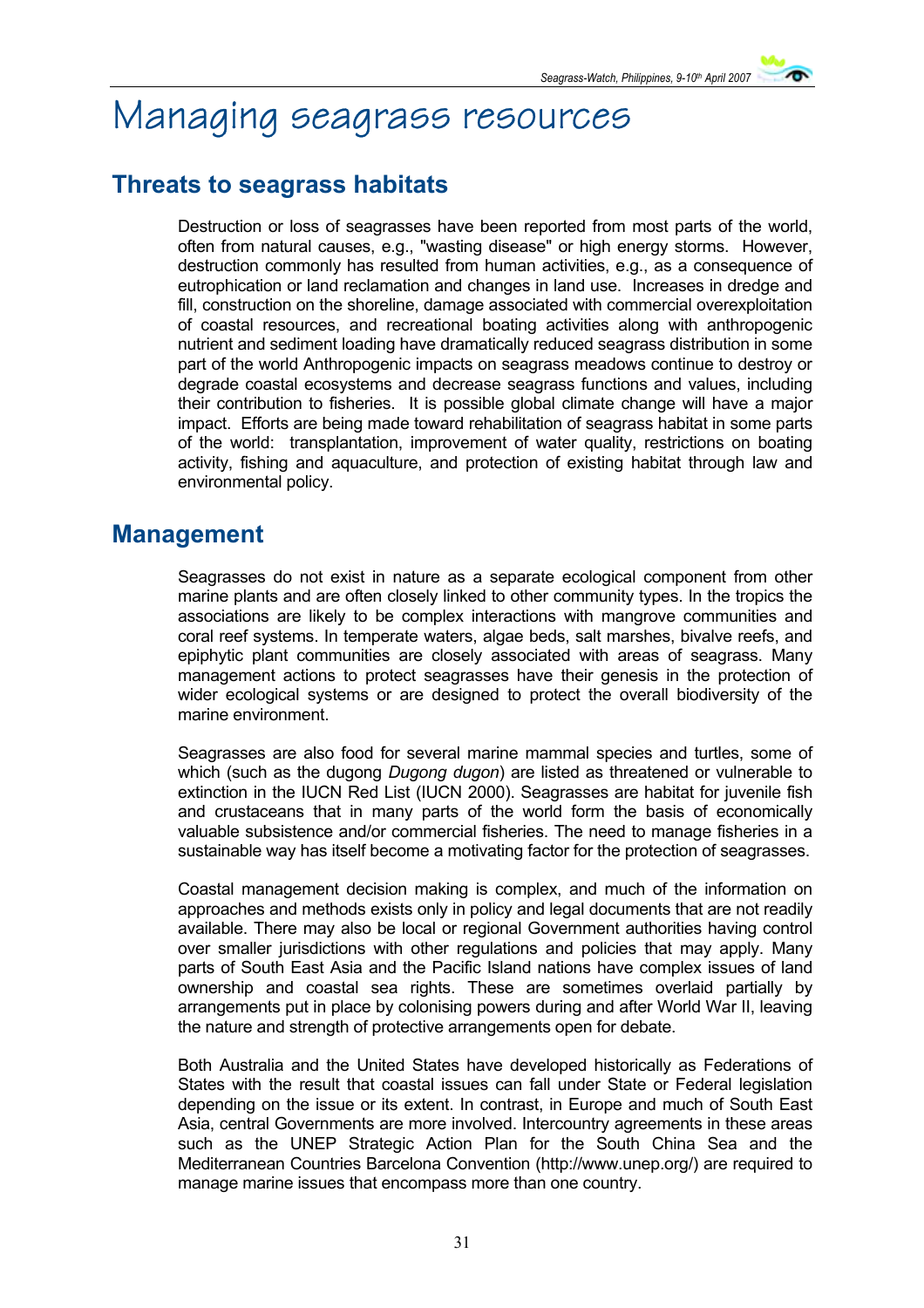Approaches to protecting seagrass tend to be location specific or at least nation specific (there is no international legislation directly for seagrasses as such that we know of) and depend to a large extent on the tools available in law and in the cultural approach of the community. There is, however, a global acceptance through international conventions (RAMSAR Convention; the Convention on Migratory Species of Wild Animals; and the Convention on Biodiversity) of the need for a set of standardised data/information on the location and values of seagrasses on which to base arguments for universal and more consistent seagrass protection.

We suggest that there are six precursors to successful management of coastal seagrasses:

- 1. Important fish habitat is known and mapped
- 2. Habitat monitoring is occurring
- 3. Adjacent catchment/watershed impacts and other threats are managed
- 4. Some level of public goodwill/support is present
- 5. Legal powers exist hat are robust to challenge
- 6. There is effective enforcement and punishment if damage occurs

The key element is a knowledge base of the seagrass resource that needs to be protected and how stable/variable that resource is. It is also important to know if possible any areas that are of special value to the ecosystems that support coastal fisheries and inshore productivity. It is important as well that this information is readily available to decision makers in Governments in a form that can be easily understood.

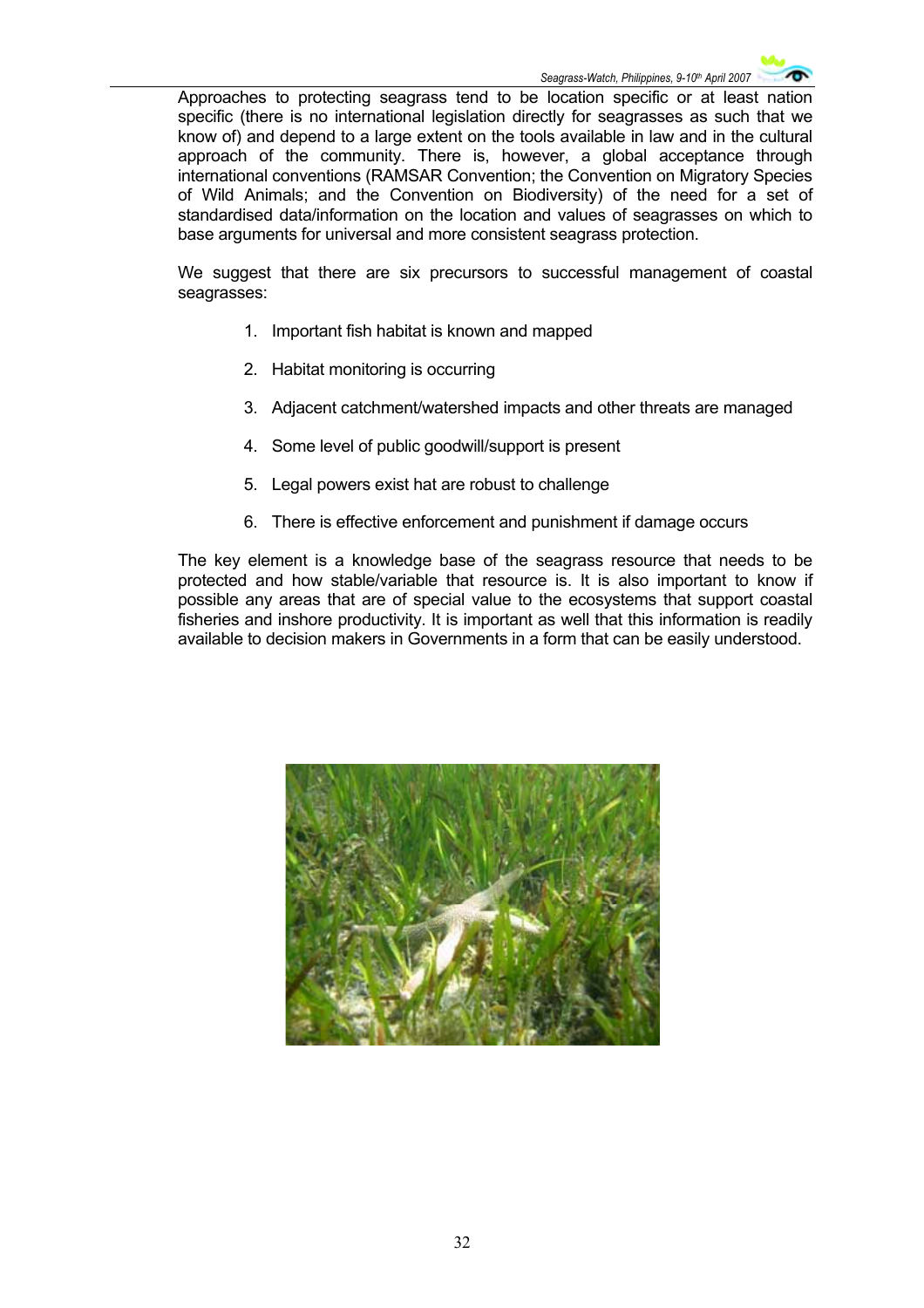# References

- Agawin, N. S. R., Duarte, C. M. & Fortes, M. D. 1996 Nutrient limitation of Philippine seagrasses (Cape Bolinao, NW Philippines): in situ experimental evidence. Marine Ecology Progress Series 138, 233–243.
- Agawin, N. S. R., Duarte, C. M. & Fortes, M. D., Uri, J.S. and Vermaat, J.E. (2001). Temporal changes in the abundance, leaf growth and photosynthesis of three co-occurring Philippine seagrasses. *Journal of Experimental Marine Biology and Ecology*. **260**: 217–239
- Carruthers TJB, Dennison WC, Longstaff BJ, Waycott M, Abal EG, McKenzie LJ and Lee Long WJ. (2002). Seagrass habitats of northeast Australia: models of key processes and controls. *Bulletin of Marine Science* 71(3): 1153-1169.
- Costanza R, d'Arge R, de Groot R, Farber S, Grasso M, Hannon B, Limburg K, Naeem S, O'Neil RV, Paruelo J, Raskin RG, Sutton P and van der Belt M. (1997). The Value of the world's ecosystem services and natural capital. *Nature* 387(15): 253-260.
- David W. Klumpp, J.T. Salita-Espinosa and M.D. (1993) Fortes Feeding ecology and trophic role of sea urchins in a tropical seagrass community. Aquatic Botany, 45 205-229.
- den Hartog C. (1970). The seagrasses of the world. (North-Holland Publishing, Amsterdam). 293pp.
- Duarte, C.M., Marbà, N., Agawin, N., Cebrián, J., Enr´ıquez, S., Fortes, M., Gallegos, M.E., Merino, M., Olesen, B., Sand-Jensen, K., Uri, J., Vermaat, J., 1994. Reconstruction of seagrass dynamics: age determinations and associated tools for the seagrass ecologist. Mar. Ecol. Progr. Ser. 107, 195–209.
- Duarte, C.M., Uri, J.S., Agawin, N.S.R., Fortes, M.D., Vermaat, J.E., Marbà, N., 1997. Flowering frequency of Philippine seagrasses. Bot. Mar. 40, 497–500.
- Estacion, J.S. and Fortes, M.D., 1988. Growth rates and primary production of Enhalus acoroides (L.f.) Royle from Lag-it, north Bais Bay, the Philippines. Aquat. Bot., 29: 347-356.
- Fortes, M.D., 1989. Seagrasses: A resource unknown in the ASEAN region. ICLARM Education Series 5, ICLARM, Manila, 46 pp.
- Fortes, M. D. 1995 Seagrasses of East Asia: Environmental and Management Perspectives. RCU/EAS Technical Report Series No. 6. United Nations Environment Programme, Bangkok.
- Green EP. and Short FT (Eds) (2003). World Atlas of Seagrasses. Prepared by the UNEP World Conservation Monitoring Centre. (University of California Press, Berkeley. USA). 298pp.
- Klumpp, D.W., Salita-Espinosa, J. and Fortes, M.D., 1992. The role of epiphytic periphyton and macroinvertebrate grazers in the trophic flux of a tropical seagrass community. Aquat. Bot., 43: 327-349.
- Lanyon JM, Limpus CJ and Marsh H. (1989). Dugongs and turtles: grazers in the seagrass system. In: Biology of Seagrasses: A treatise on the biology of seagrasses with special reference to the Australian region. (AWD Larkum, AJ McComb and SA Shepherd eds). (Elsevier: Amsterdam, New York). pp 610-34.
- McKenzie LJ, Campbell SJ, Roder CA (2001). Seagrass-Watch: Manual for Mapping & Monitoring Seagrass Resources by Community (citizen) volunteers. (QFS, NFC, Cairns) 94pp.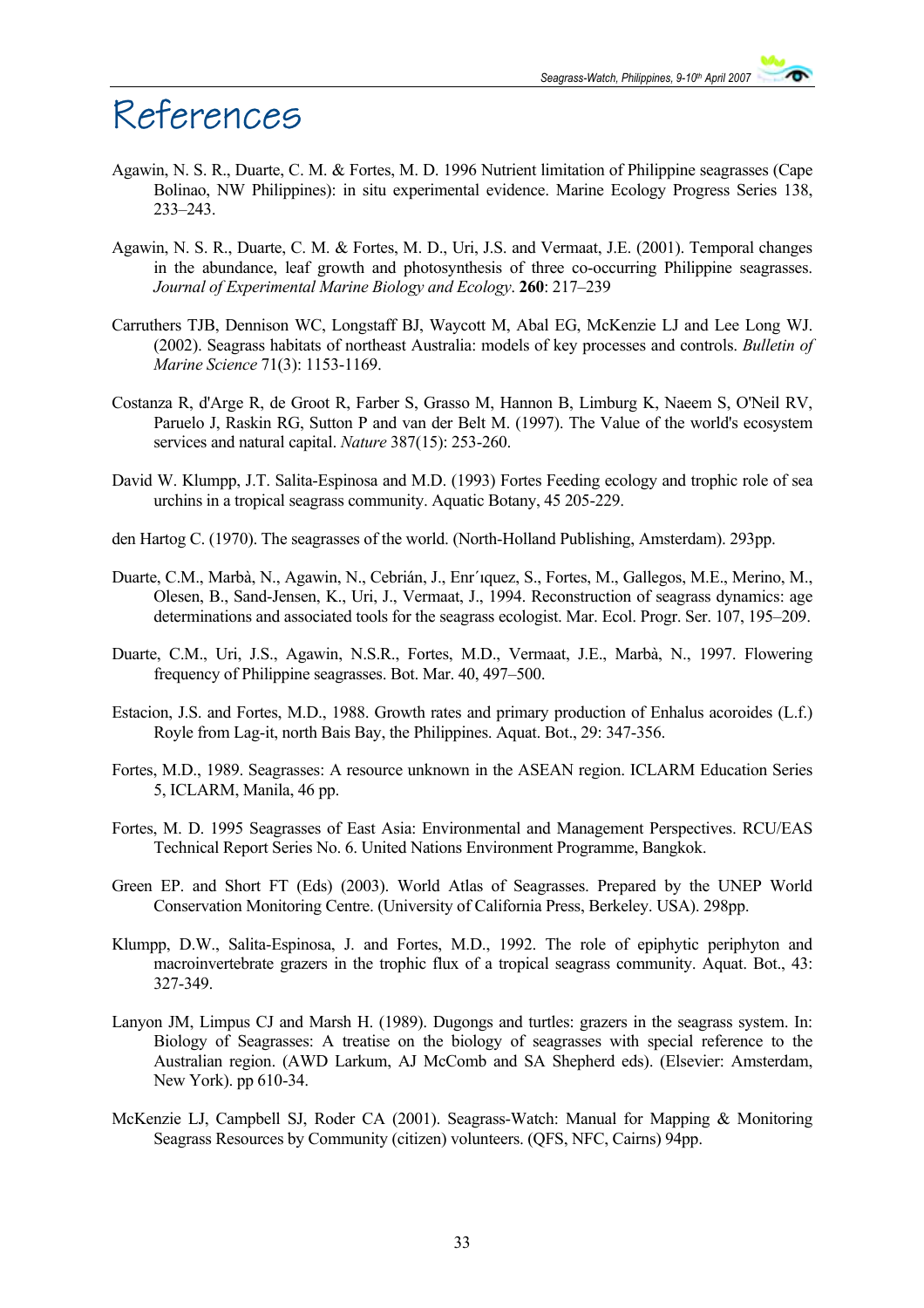- McKenzie LJ, Finkbeiner MA and Kirkman H (2001b). Methods for mapping seagrass distribution. Chapter 5 pp. 101-122 In: Short FT and Coles RG (eds) 2001. Global Seagrass Research Methods. Elsevier Science B.V., Amsterdam. 473pp.
- Phillips, R.C, E.G Menez. (1988). Seagrasses. Smithsonian Institution Press, Washington, D.C. 104 pp.
- Rollón, R.N., de Ruyter van Steveninck, E.D., van Vierssen, W., Fortes, M.D., 1998. Contrasting recolonization strategies in multi-species seagrass meadows. Mar. Poll. Bull. 37, 450–459.
- Rollón, R.N., Vermaat, J.E. and Nacorda, H.M.E. (2003a). Sexual reproduction in SE Asian seagrasses: the absence of a seed bank in T*halassia hemprichii*. *Aquatic Botany* **75**: 181–185
- Rollón, R.N., de Ruyter van Steveninck, E.D. and van Vierssen, W. (2003b). Spatio-temporal variation in sexual reproduction of the tropical seagrass Enhalus acoroides (L.f.) Royle in Cape Bolinao, NW Philippines. *Aquatic Botany* **76**: 339–354
- Salita, J.T., Ekau, W. and Saint-Paul, U. (2003). Field evidence on the influence of seagrass landscapes on fish abundance in Bolinao, northern Philippines. *Mar Ecol Prog Ser* **247**: 183–195.
- Short, FT and Coles, RG. (Eds.) Global Seagrass Research Methods. Elsevier Science B.V., Amsterdam. 473pp.
- Terrados, J. C. M. Duarte, M. D. Fortes, J. Borum, N. S. R. Agawin, S. Bach, U. Thampanya, L. Kamp-Nielsen, W. J. Kenworthy, O. Geertz-Hansen and J. Vermaat (1998). Changes in Community Structure and Biomass of Seagrass Communities along Gradients of Siltation in SE Asia. *Estuarine, Coastal and Shelf Science* **46**: 757–768
- Terrados, J., Agawin, N.S.R., Duarte, C.M., Fortes, M.D., Kamp-Nielsen, L. and Borum, J. (1999). Nutrient limitation of the tropical seagrass Enhalus acoroides (L.) Royle in Cape Bolinao, NW Philippines. *Aquatic Botany* **65:** 123–139.
- Tomasko, D. A., Dawes, C. J., Fortes, M. D., Largo, D. B. & Alava, M. N. R. 1993 Observations on a Multi-species Seagrass Meadow Offshore of Negros Oriental, Republic of the Philippines. Botanica Marina 36, 303–311.
- Vermaat, J. E., Agawin, N. S. R., Duarte, C. M., Fortes, M. D., Marba´, N. & Uri, J. S. 1995 Meadow maintenance, growth and productivity of a mixed Philippine seagrass bed. Marine Ecology Progress Series 124, 215–225.
- Waycott, M, McMahon, K, Mellors, J., Calladine, A., and Kleine, D (2004) A guide to tropical seagrasses in the Indo-West Pacific. (James Cook University Townsville) 72pp.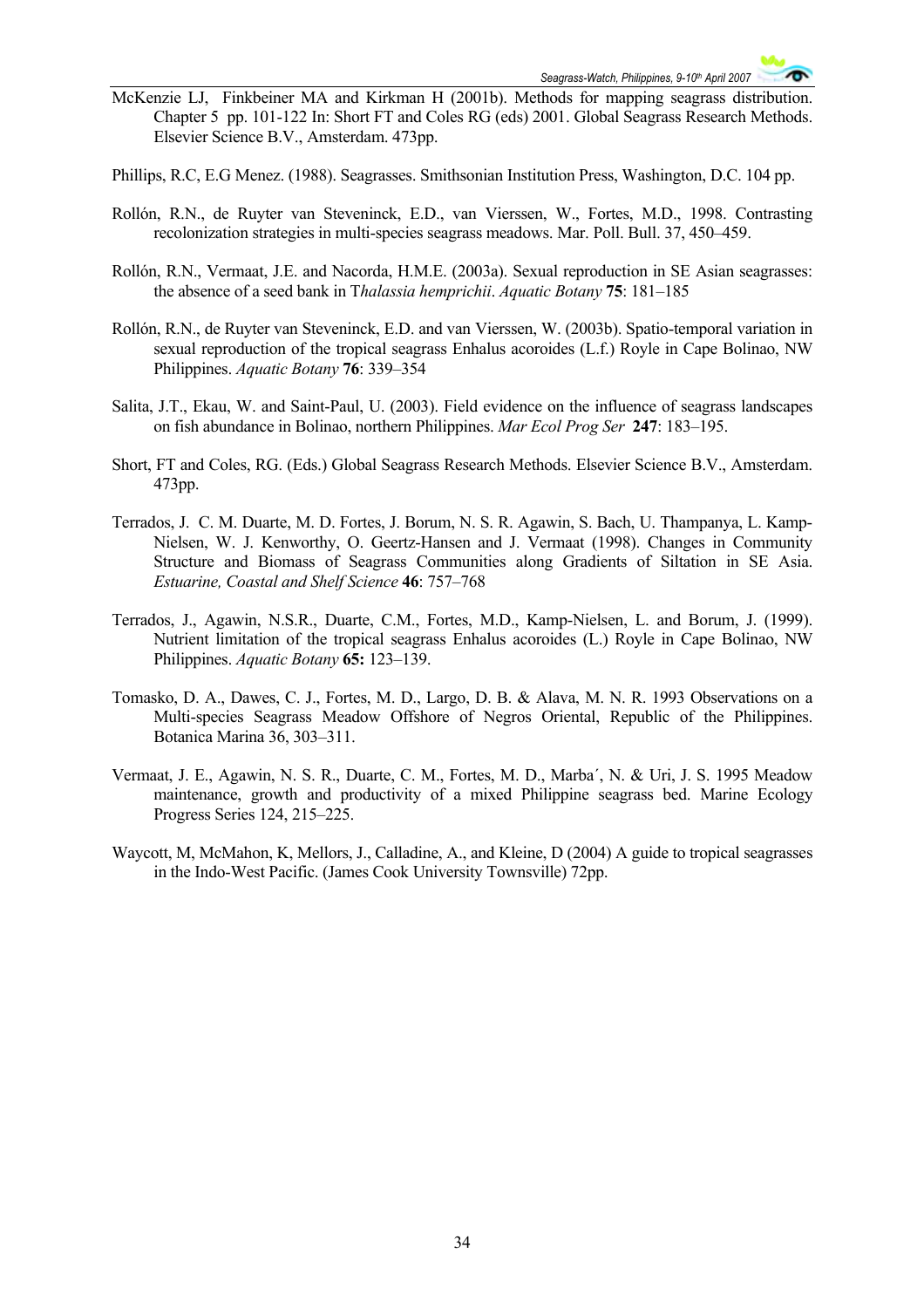# Please complete the following statements in your own words